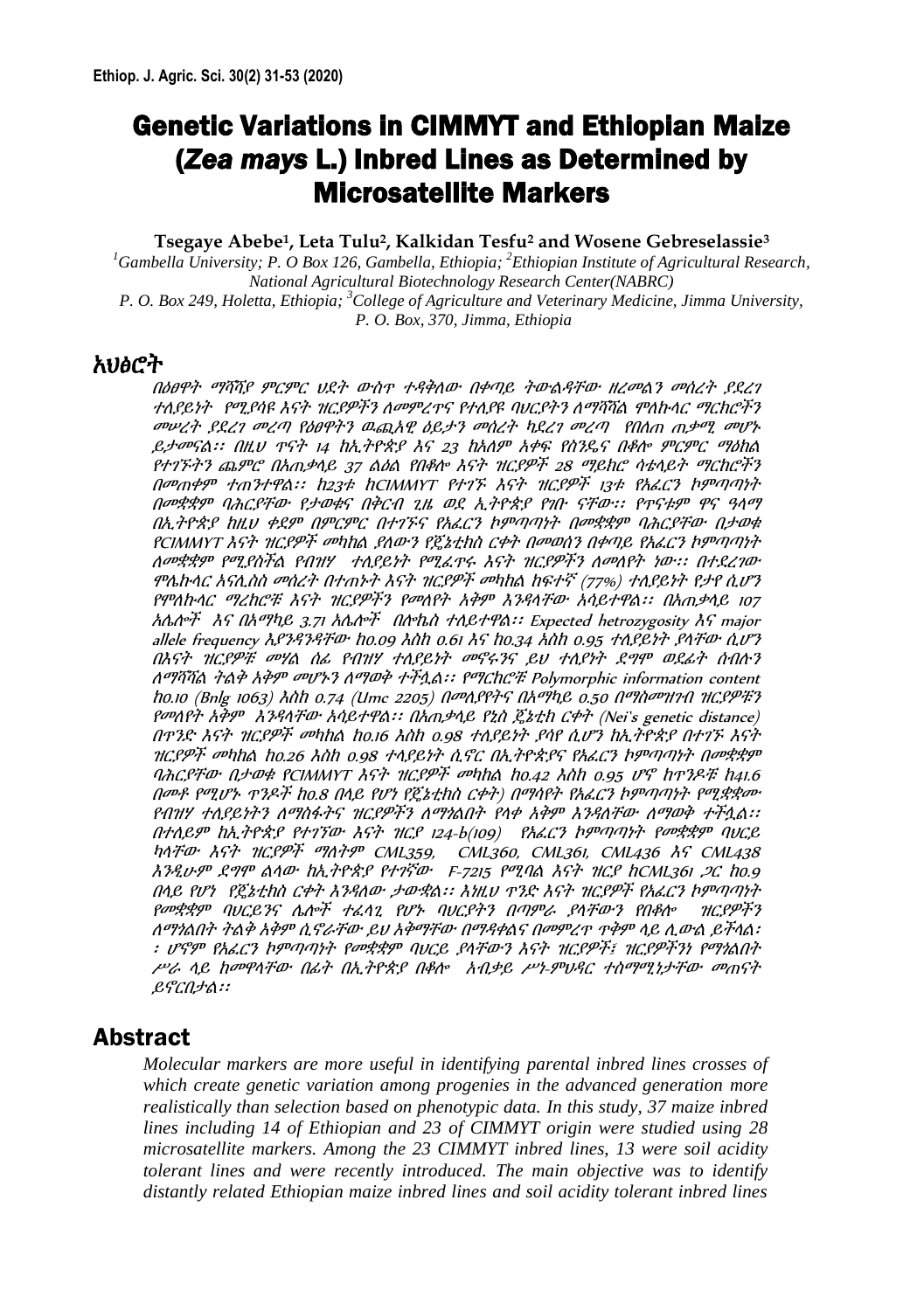*of CIMMYT origin that could be used in broadening the genetic basis of maize for tolerance to soil acidity. Analysis of molecular variance indicated higher genetic variability (77%) among the inbred lines indicating ability of the SSR markers in discriminating the inbred lines. One-hundred and seven alleles were identified in the inbred lines with average of 3.71 alleles per locus. Expected hetrozygosity (He) and major allele frequency ranged from 0.09 to 0.61 and from 0.34 to 0.95, respectively, indicating higher genetic variability among the inbred lines, which could be exploited in breeding program. Polymorphic information content (PIC) generated by each marker ranged from 0.10 (Bnlg 1063) to 0.74 (Umc 2205) with a mean of 0.50 indicating their power in discriminating the inbred lines. Nei's genetic distance among pairs of the 37 maize inbred lines varied from 0.16 to 0.98. Pairs of inbred lines of Ethiopian origin had genetic distance that ranged from 0.26 to 0.98 and the highest genetic distance was in this population. Pairs of inbred lines of Ethiopian and CIMMYT inbred lines developed for tolerance to soil acidity had genetic distance that varied from 0.42 to 0.95 and 41.6 % of the pairs had genetic distance of more than 0.8 indicating their potential in broadening the genetic basis of maize for developing varieties tolerant to soil acidity. Specifically, 124-b(109) was distantly related with five inbred lines, viz., CML359, CML360, CML361, CML436 and CML438, and F-7215 was also distantly related with CML361 with Nei's genetic distance of more than 0.9. These pairs of inbred lines could be exploited in pedigree breeding through which segregating populations can be selected for desirable traits in combination with tolerance to soil acidity. However, the soil acidity tolerant inbred lines have to be evaluated for adaptation to Ethiopian environment before embarking on exploiting their potential in breeding for tolerance to soil acidity.*

### Introduction

Significant efforts have been made since the early 1950s (Tolessa *et al*., 1993) to develop well-adapted and high yielding hybrids and open-pollinated varieties of maize (*Zea mays* L.) for different agro ecologies of Ethiopia. Combined use of these varieties with improved agronomic practices have helped farmers to produce mean grain yield of 6 t/ha (Tolessa *et al*., 1997). As a result, the national maize production grew from 1.7 million tons in the early 1980s to the current 8.4 million tons (CSA, 2018 and several years report). Similarly, at the national level, the productivity of maize increased from 1.7 t/ha in the early 1980s to 4 t/ha of the current level. This is believed to have invariably contributed to better maize consumption and improved livelihood of households involved in maize production. There is robust effort still being exerted to genetically improve maize for tolerance to biotic and abiotic constraints that hinder further progresses in maize productivity. Among the abiotic constraints that hinder realization of the yield potential of the crop under Ethiopian condition is the increasing soil acidity that is covering the major maize belt of the country (Schlede, 1989).

In its hybrid development strategy, the Ethiopian maize breeding program has accumulated several elite inbred lines through introduction from foreign sources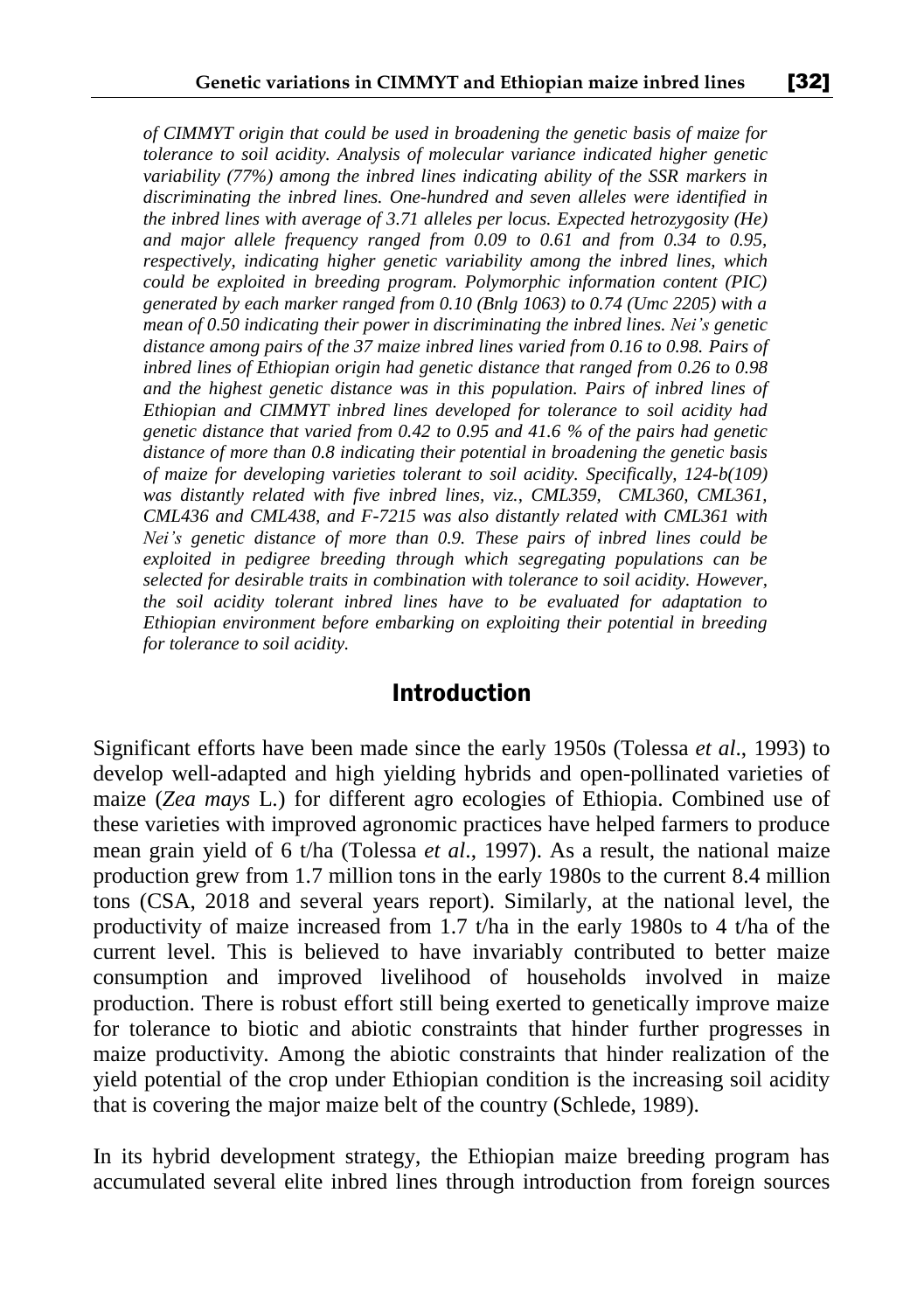and developing locally from germplasm of diverse genetic background. The positive contributions to the vision of developing stress tolerant and higher yielding hybrids are then expected from use of these inbred lines (Abate *et al*., 2015, Ertiro *et al*., 2017). Information on genetic diversity among these elite inbred lines has an important role in exploiting their contribution to the genetic enhancement of the crop. Despite this fact, information on molecular genetic variation of inbred lines introduced and/or developed locally from diverse sources has been inadequate. Information on genetic diversity or similarity among inbred lines is, therefore, essential for broadening the genetic basis and creating variation for selection.

Hitherto genetic variation among inbred lines used to be assessed focusing on morphological (phenotypic) variation with little emphasis on molecular tools. Genetic distances in most cases are inferred from grain yield performance of  $F_1$ hybrids in surplus of their high yielding parents that is commonly referred to as high-parent heterosis (Worku *et al*., 1996, Tulu, 2004). In both cases environment has higher role to play in introducing errors that interfere with the accuracy of establishing reliable information on the genetic diversity in the target germplasm. In a more realistic manner, genetic variation within a population can be assessed based on: i) the number (and percentage) of polymorphic genes in the population, ii) the number of alleles for each polymorphic gene and iii) the proportion of heterozygous loci per individual. Recent techniques in DNA-based markers provide such information that then avail reliable insight in genetic diversity in target germplasm based on their genetic information.

The most common molecular markers that are used to assess genetic diversity in maize genotypes include, Random Amplified Polymorphic DNA (RAPD), Restriction Fragment Length Polymorphism (RFLP), Amplified Fragment Length Polymorphism (AFLP), Simple Sequence Repeats (SSR), and Single Nucleotide Polymorphisms (SNP). Simple sequence repeats (SSRs) or Microsatellite markers are classes of repetitive sequences, which are widely distributed in all eukaryotic genomes. They consist of arrays of tandemly repeated short nucleotide motifs of 1-4 bases, and are called mono-, di-, tri- or tetra nucleotide repeats, respectively (Tautz *et al.,* 1986). They are ideal markers to assess the genetic diversity of maize; because they have advantages such as high level of reproducibility, small quantity of DNA required to run polymerase chain reaction(PCR), high polymorphism and ability to generate more genetic information, co-dominant nature, presence in large number throughout the genome (Scott *et al.,* 2000, Manen *et al.,* 2003, Varshney *et al.,* 2005).

Numerous SSR markers have been identified in maize (Sharopova *et al*., 2014) and used to assess genetic diversity (Gupta *et al.,* 2010; Pandit *et al.*, 2016 and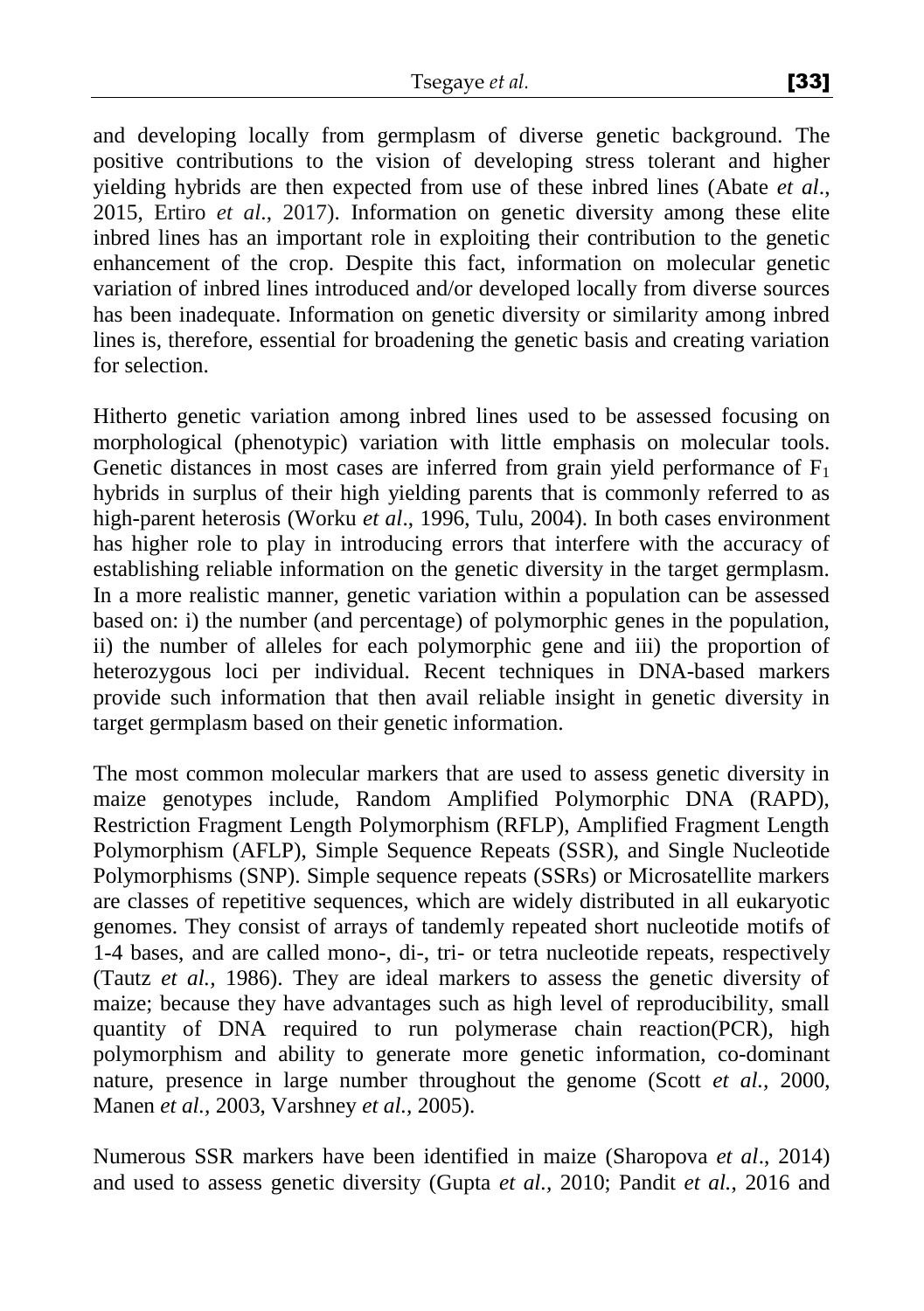Sharma *et al.,* 2017). However, in Ethiopia very little work has been reported on genetic diversity in maize inbred lines using SSR marker. The first report on use of SSR markers in Ethiopian maize was by Beyene *et al.* (2006) who studied the genetic diversity and association among sixty-two traditional Ethiopian highland maize genotypes using twenty SSR markers. They reported a mean of 4 alleles per locus and genetic diversity that ranged from 0.27 to 0.63 with a mean of 0.49. Later, Legesse *et al.* (2007) investigated the genetic diversity of 56 highland and mid-altitude maize inbred lines using 27 SSR markers. They reported 104 alleles with a mean of 3.85 alleles per locus. The average polymorphism information content (PIC) was 0.58. Genetic distance varied from 0.28 to 0.73 with an average of 0.59. More recently, Demissew (2014) reported genetic distances that ranged from 0.30 to 0.78 nearly in 98% of the pairwise comparisons in 30 quality protein maize (QPM) and 6 normal maize inbred lines adapted to highland agro-ecology of Ethiopia using 25 SSR markers. Ertiro *et al*., (2017) investigated the genetic purity, relatedness and population structure of 265 maize inbred lines from the Ethiopian Institute of Agricultural Research (EIAR), the International Maize and Wheat Improvement Centre (CIMMYT) and the International Institute of Tropical Agriculture (IITA) using 220,878 single nucleotide polymorphic (SNP) markers obtained using genotyping by sequencing (GBS). They reported that of the tested inbred lines only 22% were considered pure with <5% heterogeneity, while the remaining 78% had a heterogeneity that ranged from 5.1 to 31.5%. Pairwise genetic distances among the inbred lines varied from 0.011 to 0.345, with 89% of the pairs falling between 0.301 and 0.345.

In the current study 37 maize inbred lines including 24 elite maize inbred lines which are parental lines of commercial maize hybrids of Ethiopia and 13 soil acidity tolerant CIMMYT inbred lines were studied using 28 SSR markers. The study is part of the ongoing study on evaluation of elite maize germplasm for tolerance to soil acidity *in vitro* with the view of broadening the genetic bases of locally available elite inbred lines for tolerance to soil acidity. In this study we examined the genetic distance or similarity among the acid tolerant lines and the Ethiopian parental inbred lines, which we hope would generate information that will supplement the effort on development of acid tolerant germplasm under Ethiopian condition. Genetically distantly related inbred lines identified from Ethiopian and CIMMYT acid tolerant inbred lines will be used to create genetic variation in advanced generation of their progenies that could be exploited in developing acid soil tolerant maize germplasm for Ethiopia.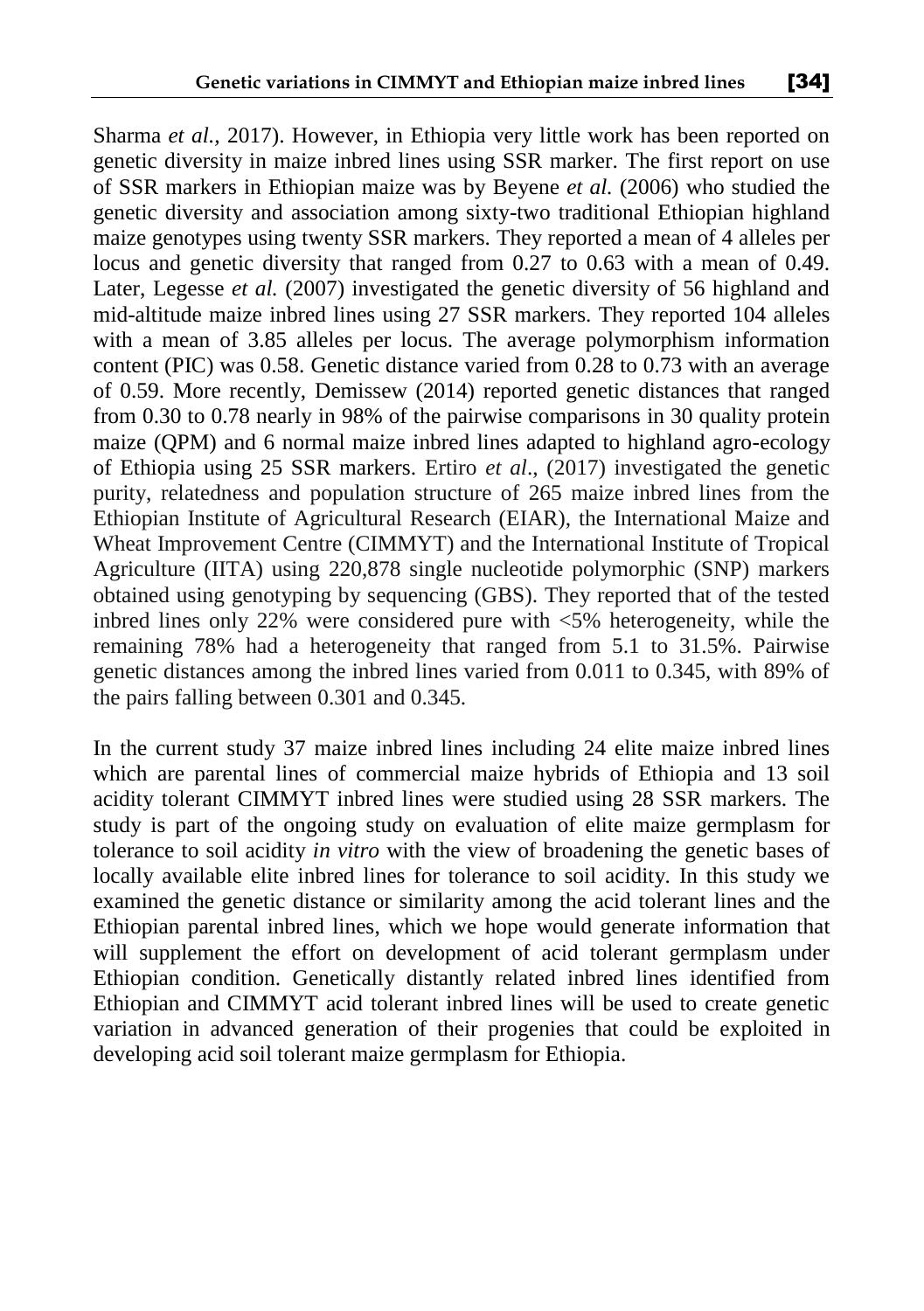## Materials and Methods

### Plant materials

Thirty-seven elite maize inbred lines, including fourteen inbred lines developed by the National Maize Breeding Research Program (NMBRP) of Ethiopia and twenty-three developed by the International Maize and Wheat Improvement Center (CIMMYT) were used in this study. The fourteen inbred lines developed by the NMBRP and 10 of the CIMMYT inbred lines introduced previously by the NMBRP were received from Bako Agricultural Research Center NMBRP as part of the ongoing research program on evaluation of elite maize germplasm for tolerance to soil acidity *in vitro* being conducted at the National Agricultural Biotechnology Research Center (NABRC) at Holetta. The remaining 13 CIMMYT inbred lines were developed for tolerance to soil acidity and were received from CIMMYT-Mexico in 2019 to use as standards in evaluating the Ethiopian germplasm for tolerance to soil acidity. Hence, based on their pedigree, origin and adaptation, the 37 inbred lines were divided into population 1 included 14 inbred lines developed by the NMBRP of Ethiopia, population 2 included 10 inbred lines of CIMMYT origin and population 3 included 13 inbred lines developed by CIMMYT from germplasm of Latin American origin for tolerance to soil acidity. Pedigree and origin of the 37 maize inbred lines are indicated in Table 1.

### Genomic DNA extraction

Ten seeds of each inbred line were sown in plastic pots filled with soil medium composed of soil, sand and forest soil mixed in the ratio of 1:1:1 and grown in the greenhouse at NABRC, Holetta. Leaves were collected two to three weeks after planting and total genomic DNA was extracted from the bulked leaf sample per inbred line using the DArT (Diversity array technology) methods. The quality and concentration of the extracted genomic DNA were measured using Nano drop spectrophotometer and DNA samples were then diluted to concentration of 10 ng/μl.

### SSR marker selection

Twenty-nine SSR markers were selected from the maize genomic database (http://www.maize gdb.orf/ssr.php) based on their distribution over the ten maize chromosomes (Table 2). Among these, one marker was excluded from the investigation due to lack of polymorphism across the inbred lines.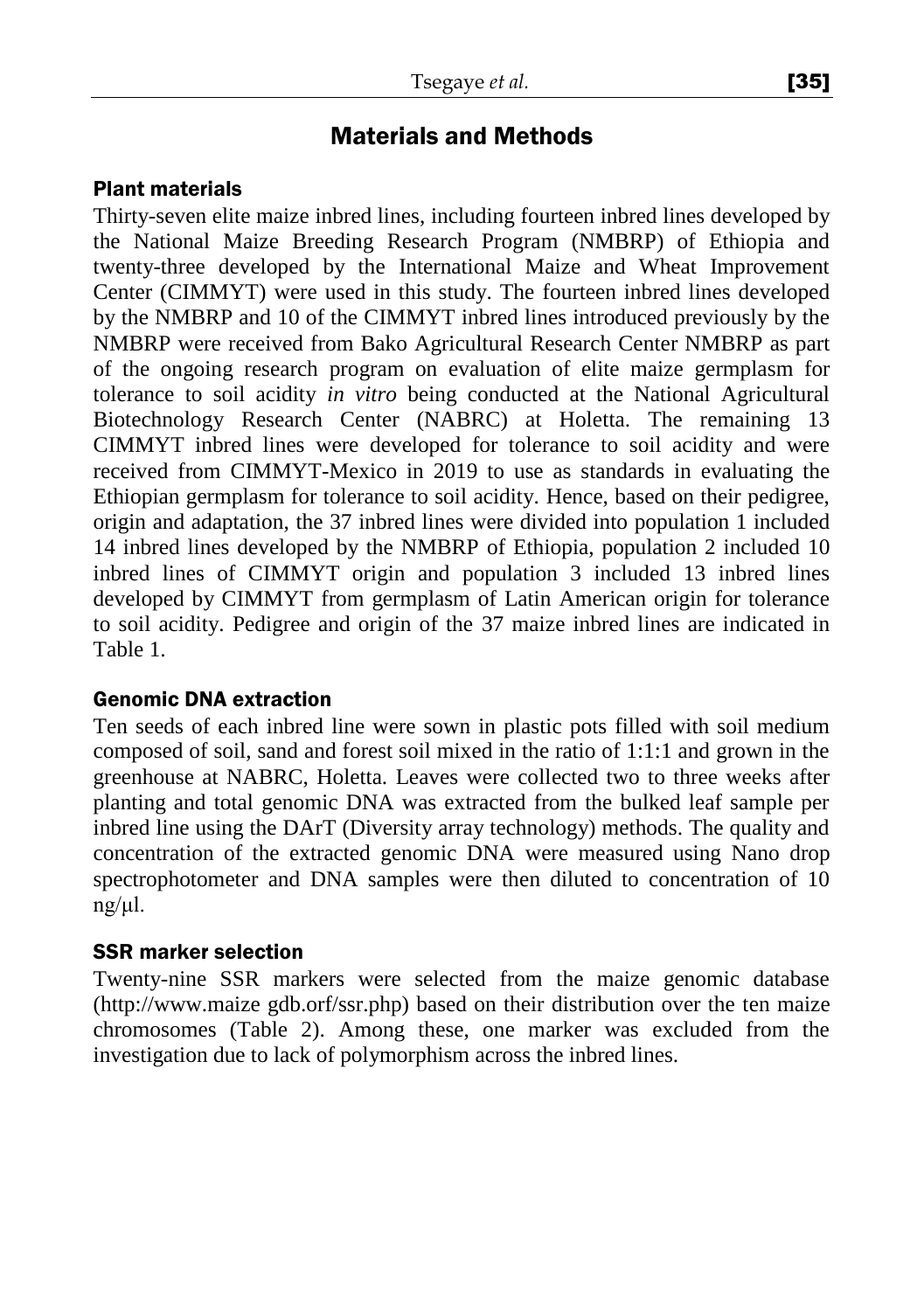| ra lines |  | LJT |
|----------|--|-----|
|          |  |     |
|          |  |     |
|          |  |     |

| Inbred line                     | Pedigree                              | Origin          |
|---------------------------------|---------------------------------------|-----------------|
| 124-b(109)                      | Unknown (derived from Ecuador 573)    | Bako (Ethiopia) |
| 124-b (113)                     | Unknown (derived from Ecuador 573)    | Bako (Ethiopia) |
| 142-1-e                         | Unknown (derived from Ecuador 573)    | Bako (Ethiopia) |
| 144-7-b                         | Unknown (derived from Ecuador 573)    | Bako (Ethiopia) |
| 35B-190-0-S10-2-1-2-2-1-2       | Unknown (derived from Ecuador 573)    | Bako (Ethiopia) |
| A-7033                          | Unknown (derived from Ecuador 573)    | Bako (Ethiopia) |
| <b>BKL001</b>                   | Unknown (derived from Ecuador 573)    | Bako (Ethiopia) |
| <b>BKL002</b>                   | Unknown (derived from Ecuador 573)    | Bako (Ethiopia) |
| <b>BKL 003</b>                  | Unknown (derived from Ecuador 573)    | Bako (Ethiopia) |
| <b>BKL 004</b>                  | Unknown (derived from Ecuador 573)    | Bako (Ethiopia) |
| F-7215                          | Unknown (derived from Kitale Syn. II) | Bako (Ethiopia) |
| MBRC5BCF108-2-3-1-B-5-2-B-B-B-B | Unknown (derived from Ecuador 573)    | Bako (Ethiopia) |
| PO, OOE 3-2-1-2-1               | Unknown (derived from Ecuador 573)    | Bako (Ethiopia) |
| <b>SC22</b>                     | Unknown (derived from Ecuador 573)    | Bako (Ethiopia) |
| <b>CML144</b>                   | P62C5F182-2-1-2BB-3-1                 | <b>CIMMYT</b>   |
| <b>CML161</b>                   | G25QC18H520-1-1-1-25-3-B-1-BBBB       | <b>CIMMYT</b>   |
| <b>CML165</b>                   | QF37SR-2-3SR-2-4-3-BBB                | <b>CIMMYT</b>   |
| <b>CML197</b>                   | G34QH174-3-1-2-BB                     | <b>CIMMYT</b>   |
| <b>CML 202</b>                  | ZSR923-S4BULK-5-1-BBB                 | <b>CIMMYT</b>   |
| <b>CML 312</b>                  | S89500 F2-2-2-1-1-B*5                 | <b>CIMMYT</b>   |
| <b>CML 334</b>                  | S920-F47-2-1-2-1-BBBBB                | <b>CIMMYT</b>   |
| <b>CML 395</b>                  | 90323(B)-1-X-1-B-B-1-1-B-B-1-1-B      | <b>CIMMYT</b>   |
| <b>CML 444</b>                  | P43C9-1-1-1-1-1-BBBBB                 | <b>CIMMYT</b>   |
| <b>CML 536</b>                  | ZM605C2F1-17-1-B-1-BB                 | <b>CIMMYT</b>   |
| <b>CML 357</b>                  | SA3-C4F5(6/24)-1-2-2-5-B              | <b>CIMMYT</b>   |
| <b>CML 359</b>                  | SA3C4HC(16?25)-2-4-3-1-B              | <b>CIMMYT</b>   |
| <b>CML 360</b>                  | SA4-C2-FS(21/26)-1-2-2-2-B            | <b>CIMMYT</b>   |
| <b>CML 361</b>                  | SA4-C2-FS(21/26)-4-2-7-3-B            | <b>CIMMYT</b>   |
| <b>CML 362</b>                  | SA5-FS1-3-9-1-3-4-B                   | <b>CIMMYT</b>   |
| <b>CML 363</b>                  | SA5-FS1-3-9-1-5-2-B                   | <b>CIMMYT</b>   |
| <b>CML 364</b>                  | SA5-FS1-5-1-1-5-3-B                   | <b>CIMMYT</b>   |
| <b>CML 365</b>                  | SA8- C1-FS(27/3)-1-1-4-8-B            | <b>CIMMYT</b>   |
| <b>CML 366</b>                  | SA8-C2-FS(27/3)-1-3-6-1-B             | <b>CIMMYT</b>   |
| <b>CML 435</b>                  | SA3-C4HC(16/25)-2-4-3-6-B-B-B-B-B     | <b>CIMMYT</b>   |
| <b>CML 436</b>                  | SA3-C4-FS(19/25)-2-6-4-5-B            | <b>CIMMYT</b>   |
| <b>CML 438</b>                  | SA4-C2-FS(21/26)-1-2-2-2-B            | <b>CIMMYT</b>   |
| <b>CML 439</b>                  | SA5-C2HC(26/21)-4-3-7-5-B-B-B-B-B-B   | <b>CIMMYT</b>   |

Table 1. Pedigree and origin of the 37 maize inbred lines used in the study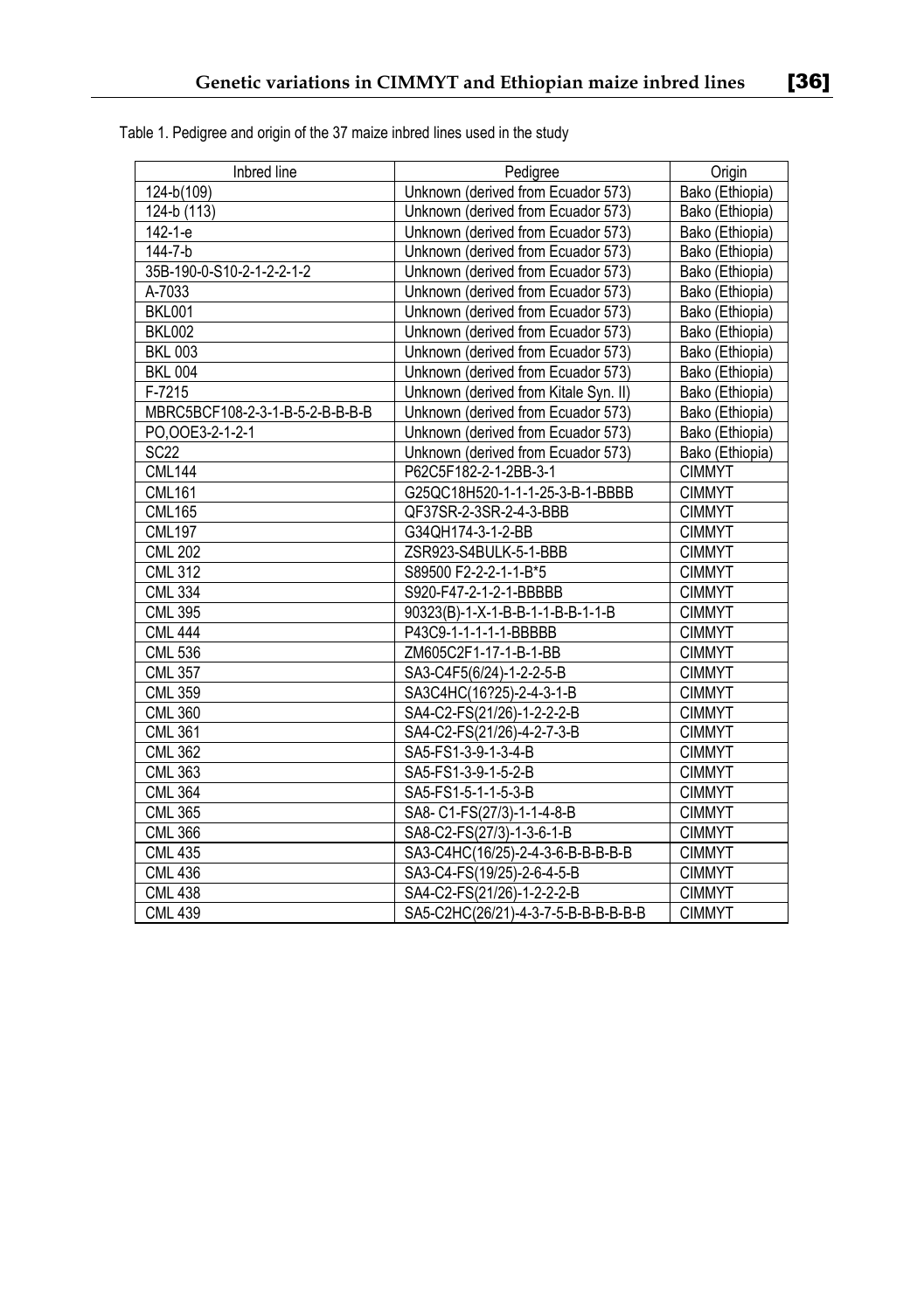| Marker           | Primer sequence (5'---3')                               | Annealing<br>temperature $(^{\circ}C)$ | Repeat motif        | Bin   |
|------------------|---------------------------------------------------------|----------------------------------------|---------------------|-------|
| <b>Umc 2164</b>  | F-AGCACACAGACAAGAGAGACAACG                              | 58.2                                   | (CGGC)8             | 5.05  |
|                  | R-GACCGACAACAGAGATCGAGTACA                              |                                        |                     |       |
| <b>Umc 1506</b>  | F-AAAAGAAACATGTTCAGTCGAGCG                              | 53.5                                   | (AACA)4             | 10.05 |
|                  | R-ATAAAGGTTGGCAAAACGTAGCCT                              |                                        |                     |       |
| <b>Umc 1607</b>  | F-ACTAATTTTCGGTAGTCGTGTGCG                              | 53.5                                   | $(TGC)$ 5           | 8.07  |
|                  | R-GGAAAGAGAGAGGCTGTAGGTGGT                              |                                        |                     |       |
| <b>Umc 1137</b>  | F-TCAGTCACTCTTCTGCCTCCACT                               | 52.5                                   | $\overline{(CT)15}$ | 9.08  |
|                  | R-GGCTGGATAATGTTGTAGCTGGTC                              |                                        |                     |       |
| Umc 2280         | F-AAAAGAAGACGCTTTGTTTGTTGC                              | 58.3                                   | (CATTA)4            | 4.03  |
|                  | R-FAAAGAAGACGCTTTGTTTGTT                                |                                        |                     |       |
| Umc 1363         | AAAAGAAGACGCTTTGTTTGTTGC<br>F- TGTTTAAGTGTTGGCAGAAAGCAA | 59.4                                   | (ACG)4              | 1.01  |
|                  | R- TCTCCCTCCCCTGTACATGAATTA                             |                                        |                     |       |
| Umc 1757         | F- TTTTCTGCAGGGATAACATTTGTG                             | 59.4                                   | (TCC)7              | 4.01  |
|                  | R-ATAGGAGGTGAGGTGAGGAGGAAG                              |                                        |                     |       |
| <b>Umc 1272</b>  | F- CTCTGACAGACCTGCAGATAGGGT                             | 58.4                                   | (CTAGC)4            | 10.04 |
|                  | R-ATCGAGGGGCTAATCAGCAAG                                 |                                        |                     |       |
| <b>Umc 1636</b>  | F- CATATCAGTCGTTCGTCCAGCTAA                             | 58.4                                   | (AGGC)4             | 9.02  |
|                  | R-GTACTGGTACAGGTCGTCGCTCTT                              |                                        |                     |       |
| Umc 1857         | F-TTCCTTGCCAACAAATACAAGGAT                              | 55.8                                   | (TAA)6              | 6.04  |
|                  | R-GTTCATTGCTTCATCTTGGAACCT                              |                                        |                     |       |
| <b>Umc 1470</b>  | F-AAAAACCTCAATAGCCGTTTCACA                              | 55.8                                   | (TAA)7              | 8.04  |
|                  | R-GATTCTTGTGTTGCATACTGGTGC                              |                                        |                     |       |
| <b>Umc 2278</b>  | F-CTGACCTCCGTCATCAGCATC                                 | 52.3                                   | (TC)8               | 4.01  |
|                  | R-ATCACGGACAAAGAAAATTGAAGC                              |                                        |                     |       |
| <b>Umc 1003</b>  | F-AATAGATTGAATAAGACGTTGCCC                              | 55.8                                   | (TAAA)9             | 2.05  |
|                  | R- TGTTCCAATGCTTTTGTACCTCTA                             |                                        |                     |       |
| Umc 1913         | F-GATCCTACCAAAATCTTATAGGC                               | 55,8                                   | (TTG)6              | 8.02  |
|                  | R- ACAGCTAGCCAAGATCTGATT                                |                                        |                     |       |
| <b>Umc 2085</b>  | F-TGTACGACTTCTTCTGGACGCAC                               | 57.6                                   | (CGC)5              | 2.08  |
|                  | R-TAGATGTCGATGTCCTCCAGGG                                |                                        |                     |       |
| Umc 1075         | F-GAGAGATGACAGACACATCCTTGG                              | 57.6                                   | (ATTGC)5            | 8.01  |
|                  | R- ACATTTATGATACCGGGAGTTGGA                             |                                        |                     |       |
| <b>Blng 1063</b> | F-GGAGACAACCCCGACGAC                                    | 59.3                                   | (AG)42              | 3.06  |
|                  | R-GGTACCAGAGCCACAGATCC                                  |                                        |                     |       |
| <b>Umc 2080</b>  | F-GCCAAGGTGGGTCTGGCTAT                                  | $\overline{59.3}$                      | (TGGCTC)4           | 1.08  |
|                  | R-ACCACCTTGTCCGTATCCTTCAC                               |                                        |                     |       |
| <b>Umc 1415</b>  | F-GTGAGATATATCCCCGCCTTCC                                | 58.6                                   | (GAC)10             | 8.04  |

Table 2. Description of SSR markers used in the study. F: forward primer; R: reverse primer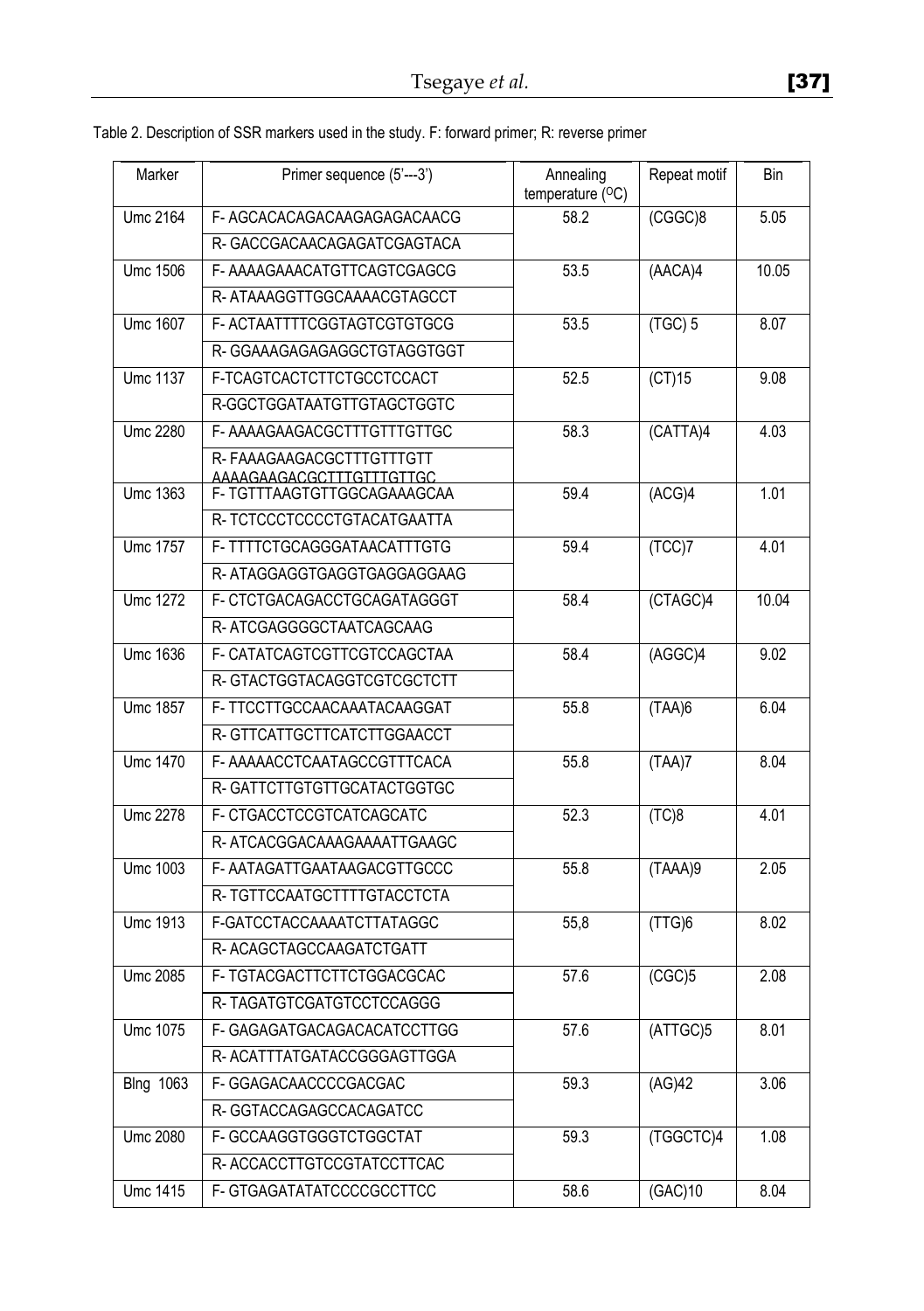|                  | R-AGACTTCCTGAAGCTCGGTCCTA    |      |           |      |
|------------------|------------------------------|------|-----------|------|
| Umc 2198         | F-AGCCCAGAGAAGGGAAGCAG       | 58.6 | (CCCTC)4  | 5.06 |
|                  | R-CTCTTCACTCGCTTCTCCCAGA     |      |           |      |
| Umc 2319         | F-GATCCACGCGAGGTTCACTG       | 58.2 | (GAGGAG)5 | 6.04 |
|                  | R-GCTCTCACTAGCCTCGCATTCC     |      |           |      |
| <b>Bnlg 1927</b> | F-TTTTTTTGTAAGCGATCCGG       | 55.5 | (AG)41    | 4.07 |
|                  | R-GATGAATCTGCGTCCGTCTT       |      |           |      |
| Umc 1066         | F-ATGGAGCACGTCATCTCAATGG     | 58.3 | (GCCAGA)5 | 7.01 |
|                  | R-AGCAGCAGCAACGTCTATGACACT   |      |           |      |
| Umc 1904         | F- CAGCCACTCGTTTATGGAGGTTTA  | 58.7 | (TAAGC)5  | 8.03 |
|                  | R-TGTTACTAGTCGATCTGATGCCCA   |      |           |      |
| Umc 1639         | F-CTAGCCAGCCCCCATTCTTC       | 58.7 | (TGTCC)4  | 3.09 |
|                  | R-GCAAGGAGTAGGGAGGACGTG      |      |           |      |
| SSR <sub>6</sub> | F-GATCCACGCGAGGTTCACTG       | 53.4 | (CA)9     | 9.02 |
|                  | R-GCTCTCACTAGCCTCGCATTCC     |      |           |      |
| Umc 2294         | F-ATTGGAGTGGCTCCATTGCTT      | 53.4 | (TCCTG)4  | 5.03 |
|                  | R- CCCACCATTCTATATATTGTTGCCA |      |           |      |
| Umc 2205         | F- CATGATCATTTGGCGATGGTAAT   | 55   | (TC)4     | 2.07 |
|                  | R-ATGGTGAGCGAGTGAAAGAGAGAT   |      |           |      |
| <b>SSR 14</b>    | F-AGGAGGTACCACAATGGAG        | 52.7 | (CA)16    | 8.09 |
|                  | R-GTGTACATCAAGGTCCAGATTT     |      |           |      |

## PCR amplification of SSR loci

Polymerase chain reaction (PCR) was performed in 12.5 μl reaction volume containing  $6.25$  μl one Taq Master Mix (containing MgCl<sub>2</sub>, PCR buffer, dNTPs, and Taq DNA polymerase), 3μl genomic DNA (10 ng/μl), 0.5 μl of each forward (10 pico mole/μl) and reverse primer (10 pico mole/μl) and 2.25 μl nuclease-free water. PCR was carried out by using thermal cycler Gene Amp® PCR system 9700 (Applied Bio system, USA) programed at an initial denaturation of 94 °C for 4 minutes followed by denaturation at 94 °C for 30 seconds, annealing at 52.3 °C up to 59.3 °C (depending on the melting temperature of primer pairs) for 30 seconds, extension at 72 °C for 30 seconds and final elongation at 72 °C for 10 minutes. The PCR products were loaded on a 4%  $(w/v)$  agarose gel and run on electrophoresis for three hours at 100 volts. A 100+ 50bp DNA ladder with known reference bands was used to quantify the size of the amplified bands. The gel was visualized using gel documentation, 3UV-transilluminator (Bio-Doc).

### Fragment scoring and data analysis

The amplified products were scored based on band size that was established with reference to the corresponding bands of the 100+50 base pair ladder. Fragments with the same mobility were considered as identical fragments and treated as a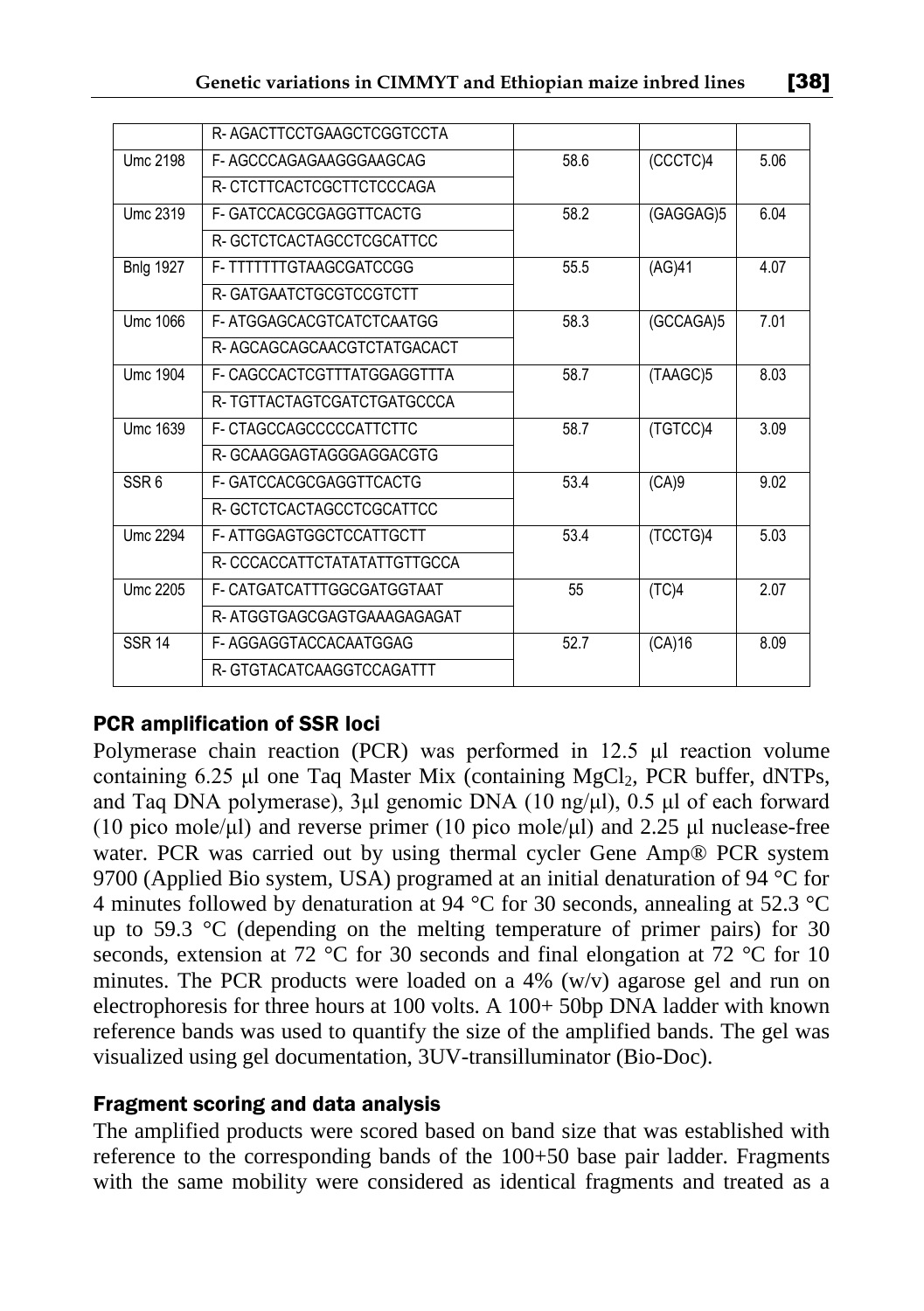unit character. The data from all entries were combined for statistical analysis. Genetic diversity among the 37 maize inbred lines was analyzed using GenAlex version 6.5 software package (Peakall and Smouse, 2015). The same software was used to analyze genetic diversity parameters such as number of alleles per locus (Na), number of effective alleles per locus (Ne), Shannon information index (I), fixation index (F) (Nei's, 1978), gene flow (Nm) and percent polymorphism (% P), Observed hetrozygosity (Ho) and expected hetrozygosity (He), Genetic distance between inbred lines, principal coordinate analysis and analysis of molecular variance. Polymorphic information content (PIC) was analyzed using power marker v3, 25 software package (Liu and Muse, 2005). Clustering analysis was carried out using DARwin.

### Results and Discussion

All 29 SSR markers amplified DNA fragments in the 37 maize inbred lines without any missing data. However, only 28 markers were polymorphic across the lines. Thus, one monomorphic marker was excluded from the analyses. The remaining 28 SSR markers identified a total of 104 alleles in 37 elite maize inbred lines. The number of alleles per polymorphic locus varied from 2.0 to 6.0 with the mean of 3.71 alleles. The highest number of alleles (6.0) was detected from loci Umc 1066 and Umc 2205, while the lowest (2) was detected from the locus Umc 1415. The number of alleles and the number of effective alleles (Ne) per polymorphic microsatellite locus, mean observed (Ho) and expected (He) hetrozygosity for the 28 loci are shown in Table 3. The average number of alleles obtained in the present study was lower than those reported from earlier maize diversity studies. Lu and Bernardo (2001) reported 4.9 alleles per SSR locus in 40 US maize inbred lines using 83 SSR markers. Warburton *et al.* (2002) also reported similar number of alleles per locus in 57 CIMMYT lines using 85 SSR markers. On the other hand, Senior *et al.* (1998) found five alleles per locus in 94 elite US maize inbred lines using 70 SSR markers while Vaz Patto *et al.* (2004) reported 5.33 alleles per locus in 104 Portuguese maize inbred lines using 15 SSR markers.

In the present study, the total number of alleles was similar with the findings of Legesse *et al*. (2007) who reported 104 alleles with a mean of 3.85 alleles per locus in 56 inbred lines using 27 SSR loci. In contrast, it revealed the highest total and average number of alleles compared to Sharma *et al.* (2017) who reported 40 alleles with a mean of 2.22 alleles on 33 maize inbred lines using 40 SSR markers. These differences in the number of alleles from different studies might be due to number of SSR loci, genotype differences and the number of genotypes used in the study and methodologies employed for detection of polymorphic marker (Agarose vs polyacrylamide). For example, using twenty SSR markers, Beyene *et al.* (2006) reported an average of 4.9 alleles per locus with a range of 3-10 alleles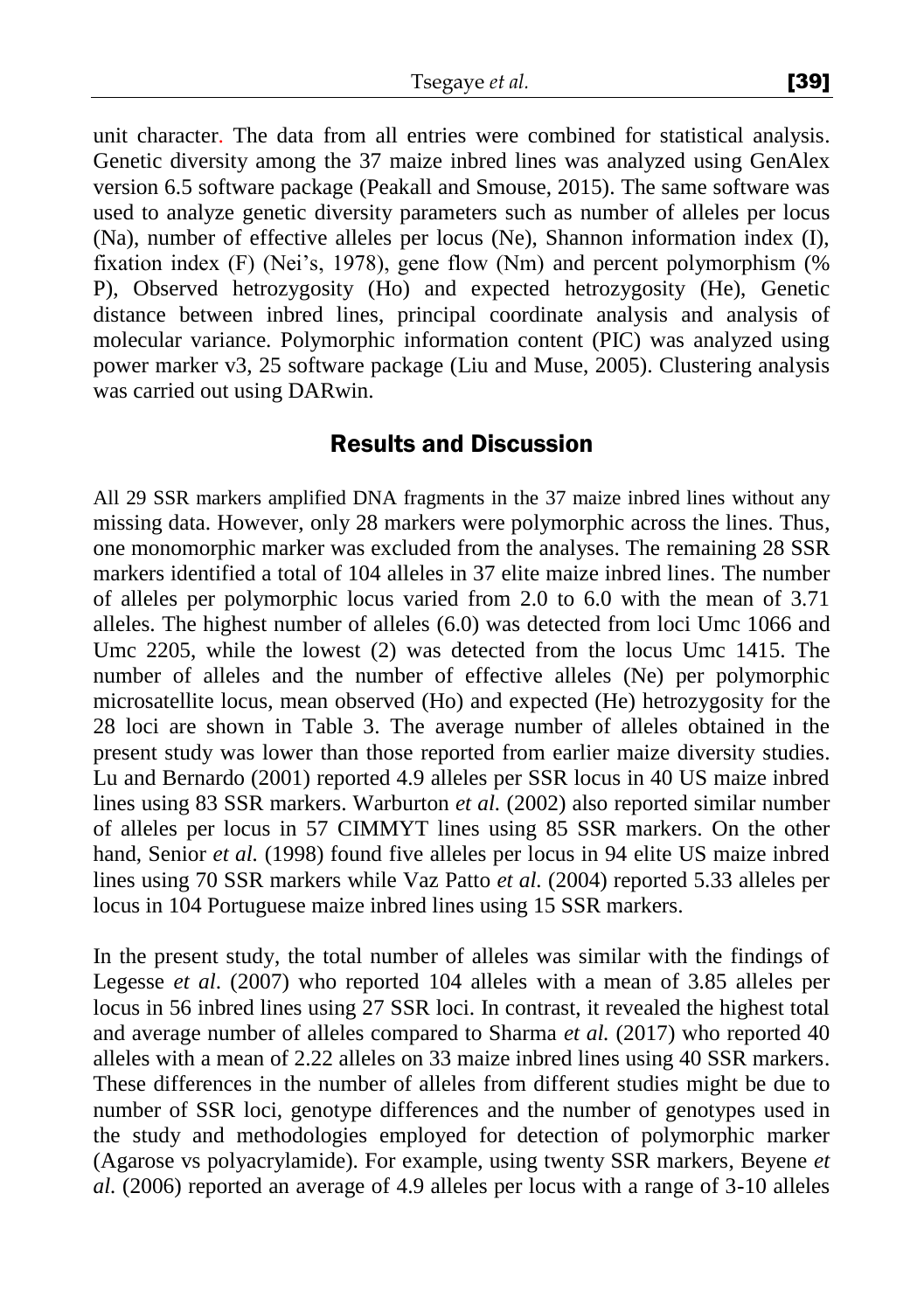in 62 traditional Ethiopian highland maize accessions indicating that the genetic basis of the germplasm also influence the number of alleles and average alleles per locus. From the total of 28 SSR markers used in current study, 12 markers showed 4.0 alleles each, 12 of them three alleles each, three of them six alleles each and one marker revealed 2 alleles. Based on this, the total number of alleles from the 28 SSR markers was 104.

The number of effective alleles (Ne) ranged from 1.11 to 3.53 with a mean of 2.04 (Table 3). Effective number of alleles refers to the number of alleles that would take to achieve the same expected hetrozygosity as in the studied population. The highest number of effective allele was obtained from marker Umc 2205 (3.53), whereas the lowest number was from marker Bnlg1063 (1.11). The observed hetrozygosity (Ho) value ranged from 0.00 to 0.17 with a mean of 0.02. The highest observed hetrozygosity value was from marker Umc 1137 (0.17), while the lowest hetrozygosity of nil was recorded from 20 markers. These were Umc 2164, Umc 1506, Umc 1607, Umc 1363, Umc 1272, Umc 1636, Umc 1857, Umc 1470, Umc 2278, Umc 1003, Umc 2085, Umc 1075, Blng 1063, Umc 2080, Umc 1415, Bnlg 1927, Umc 1639, Umc 2319, Umc 2294 and SSR14. This shows that the 20 markers listed above were fixed and reached at the maximum homozygous state. On the other hand, expected hetrozygosity or gene diversity (He) of the markers ranged from 0.09 to 0.61 with a mean of 0.45. While the highest expected hetrozygosity was observed from marker Umc 2205, the lowest was from marker Bnlg 1063. The highest mean value of expected hetrozygosity indicates the presence of high allelic variation (diversity) in the marker loci and reveals the presence of high level of polymorphism in the studied materials. This was observed with locus Umc 2205, which had the highest expected hetrozygosity of 0.61 and PIC value of 0.74. The overall mean of observed hetrozygosity was lower than that of expected hetrozygosity. This substantial differences between the means of observed and expected hetrozygosity might be due to the level of inbreeding in maize populations used in the current study.

In inbred population, proportion of heterozygous loci not exceeding 5% indicates genetic purity or genetic fixation (Semagn *et al*., 2012). In the current study, 32% of the loci had expected hetrozygosity of greater than 5% indicating lack of genetic purity or genetic fixation in maize inbred lines used for the investigation. This low hetrozygosity in the population might be due to early generation of the inbred lines used in the study and hence lack of genetic fixation, or contamination by pollen from nearby sources or seed of other germplasm during maintenance or seed increase (Ertiro *et al*., 2017). The Ethiopian maize breeding program prefers to use early generation inbred lines in the interest of reducing the cost of hybrid seed production. Ertiro *et al*., (2017) reported remarkably higher heterogeneity of 31.5% in the Ethiopian maize inbred lines used in their study compared to the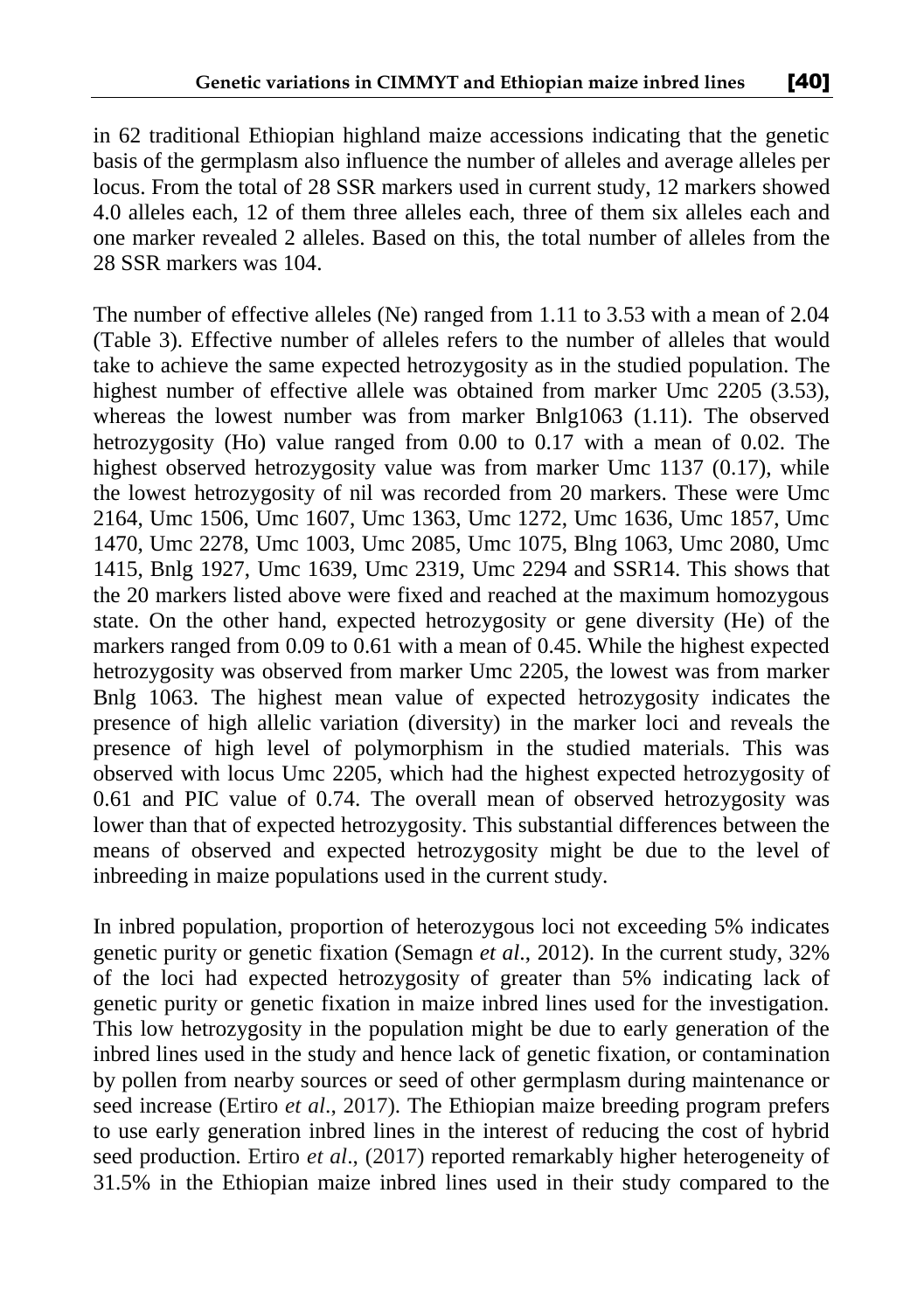CIMMYT and IITA inbred lines that had heterogeneity of 21 and 30%, respectively, as revealed by SNP markers. This was ascribed to use of inbred lines with inbreeding level of less than fourth generations  $(S_4)$ .

|                  | Genetic parameter |      |      |      |       |          |              |            |
|------------------|-------------------|------|------|------|-------|----------|--------------|------------|
|                  |                   |      |      |      |       |          | Major allele |            |
| Loci             | Na                | Ne   | Ho   | He   |       | $F_{is}$ | frequency    | <b>PIC</b> |
| Umc 2164         | 3.00              | 2.32 | 0.00 | 0.55 | 0.87  | 1.00     | 0.51         | 0.55       |
| Umc 1506         | 3.00              | 2.20 | 0.00 | 0.53 | 0.89  | 1.00     | 0.62         | 0.48       |
| Umc 1607         | 3.00              | 1.81 | 0.00 | 0.45 | 0.64  | 1.00     | 0.40         | 0.58       |
| Umc 1137         | 3.00              | 2.26 | 0.17 | 0.55 | 0.92  | 0.70     | 0.55         | 0.52       |
| Umc 2280         | 4.00              | 2.33 | 0.02 | 0.47 | 0.84  | 0.95     | 0.41         | 0.63       |
| Umc 1363         | 3.00              | 1.94 | 0.00 | 0.47 | 0.78  | 1.00     | 0.60         | 0.50       |
| Umc 1757         | 4.00              | 1.95 | 0.05 | 0.48 | 0.72  | 0.90     | 0.57         | 0.51       |
| Umc 1272         | 6.00              | 2.56 | 0.00 | 0.59 | 1.060 | 1.00     | 0.54         | 0.61       |
| Umc 1636         | 4.00              | 2.43 | 0.00 | 0.58 | 0.99  | 1.00     | 0.43         | 0.54       |
| Umc 1857         | 3.00              | 2.18 | 0.00 | 0.54 | 0.88  | 1.00     | 0.62         | 0.48       |
| Umc 1470         | 3.00              | 1.39 | 0.00 | 0.24 | 0.37  | 1.00     | 0.35         | 0.59       |
| Umc 2278         | 3.00              | 1.48 | 0.00 | 0.30 | 0.52  | 1.00     | 0.81         | 0.30       |
| Umc 1003         | 4.00              | 1.55 | 0.00 | 0.32 | 0.53  | 1.00     | 0.65         | 0.41       |
| Umc 2085         | 3.00              | 1.83 | 0.00 | 0.45 | 0.69  | 1.00     | 0.51         | 0.41       |
| Umc 1075         | 4.00              | 1.97 | 0.00 | 0.47 | 0.73  | 1.00     | 0.65         | 0.50       |
| <b>Blng 1063</b> | 3.00              | 1.11 | 0.03 | 0.09 | 0.19  | 0.72     | 0.95         | 0.10       |
| Umc 2080         | 4.00              | 1.72 | 0.00 | 0.38 | 0.66  | 1.00     | 0.35         | 0.63       |
| Umc 1415         | 2.00              | 1.18 | 0.00 | 0.15 | 0.29  | 1.00     | 0.92         | 0.14       |
| Umc 2198         | 4.00              | 1.87 | 0.10 | 0.44 | 0.75  | 0.76     | 0.65         | 0.47       |
| Umc 2319         | 3.00              | 1.66 | 0.02 | 0.33 | 0.54  | 0.93     | 0.41         | 0.56       |
| <b>Bnlg 1927</b> | 4.00              | 2.10 | 0.00 | 0.52 | 0.81  | 1.00     | 0.57         | 0.44       |
| Umc 1066         | 6.00              | 2.79 | 0.05 | 0.54 | 1.01  | 0.91     | 0.51         | 0.64       |
| Umc 1904         | 4.00              | 2.11 | 0.03 | 0.52 | 0.81  | 0.95     | 0.38         | 0.60       |
| Umc 1639         | 3.00              | 2.06 | 0.00 | 0.46 | 0.77  | 1.00     | 0.54         | 0.50       |
| Umc 2319         | 4.00              | 2.06 | 0.00 | 0.45 | 0.76  | 1.00     | 0.65         | 0.50       |
| Umc 2294         | 4.00              | 2.60 | 0.00 | 0.59 | 0.98  | 1.00     | 0.40         | 0.62       |
| Umc 2205         | 6.00              | 3.53 | 0.03 | 0.61 | 1.24  | 0.95     | 0.34         | 0.74       |
| <b>SSR 14</b>    | 4.00              | 2.19 | 0.00 | 0.53 | 0.88  | 1.00     | 0.50         | 0.60       |
| Mean             | 3.71              | 2.04 | 0.02 | 0.45 | 0.75  | 0.96     | 0.55         | 0.55       |

Table 3. Genetic parameters estimated for each microsatellite locus in 37 maize inbred lines

*Na : Number of observed alleles; N<sup>e</sup> : Number of effective alleles; H<sup>o</sup> : Observed Hetrozygosity; H<sup>e</sup> : Expected hetrozygosity (Average gene diversity within genotypes); Fis: Fixation index; PIC: Polymorphic information content.*

Fixation index (Fis) which measures the population differentiation due to genetic structure ranged from 0.70 to 1.00 (Table 3). The highest fixation index of 1 was obtained from 20 markers. These were Umc 2164, Umc 1506, Umc 1607, Umc 1363, Umc 1272, Umc 1636, Umc 1857, Umc 1470, Umc 2278, Umc 1003, Umc 2285, Umc 2085, Umc 1075, Umc 2080, Umc 1415, Bnlg 1927, Umc 1639, Umc 2319, Umc 2294, and SSR 14. On the other hand, the lower fixation index of 0.70 was recorded from marker Umc 1137 with a mean value of 0.96. This indicates the presence of appreciable levels of inbreeding or substantial reduction of hetrozygosity among maize germplasm used in the current study. This was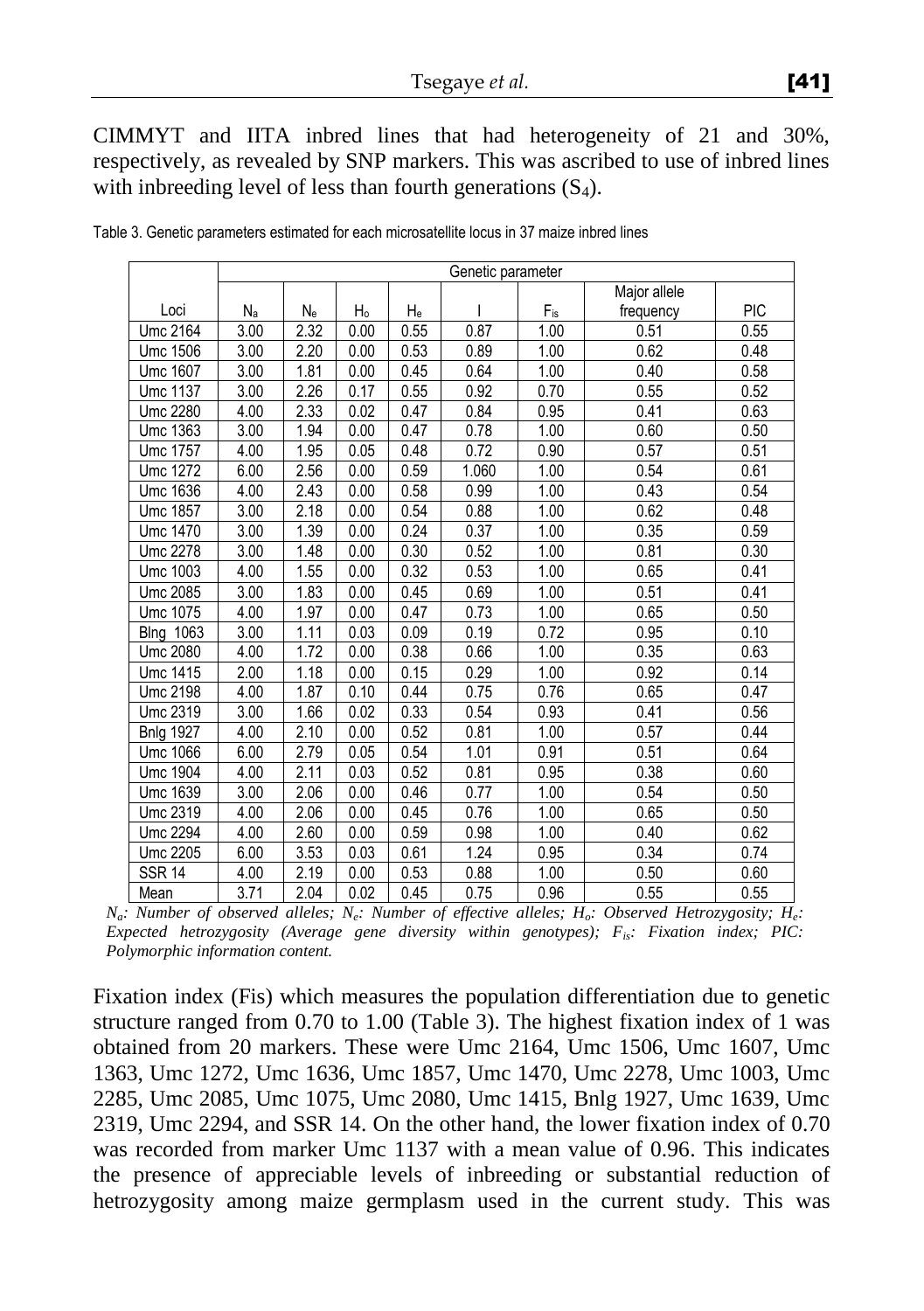expected considering the breeding history of the inbred lines, which were developed with successive self-pollination for at least five cycles  $(S<sub>5</sub>)$  of inbreeding.

Major allele frequency ranged from 0.34 to 0.95 with a mean of 0.55. Markers Umc 1415 and Umc 2205 exhibited the highest and the lowest allele frequency, respectively, indicating the presence of high genetic variations between the tested materials. These substantial amount of variations are commonly attributed to influences of evolutionary factors such as mutation, migration, recombination, selection and genetic drift. In the context of the current study, however, cyclical inbreeding followed by selection in the process of inbred line development might have contributed significantly to higher genetic variation among the inbred lines.

Each marker generated polymorphic information content (PIC) which is used to measure the informativeness of a genetic marker for linkage studies. The values obtained in the current study ranged from 0.10 (Bnlg 1063) to 0.74 (Umc 2205) with a mean of 0.50 (Table 3). Lopes *et al*. (2015) stated SSR loci with PIC value  $\geq$ 0.5 as highly informative, 0.25<PIC<0.5 moderately informative and those with PIC≤0.25 uninformative. Hence, according to the above classification, markers with PIC value  $\geq 0.5$  are highly informative in detecting differences among the genotypes based on their genetic background. Among the 28 SSR markers used in the present study, 19 (67.8%) were highly informative, 6 (21.4%) moderately informative and 3 (10.7%) uninformative (Table 3). Analysis of molecular variance indicated that the highest percentage (77%) of the variation was attributed to genetic variability among the individuals (inbred lines) within populations (Table 4). While 20% variation was attributed to genetic variability among the population, only 3% was attributed to variation within individuals confirming discriminating ability of most of the SSR loci among the inbred lines. It also indicated the presence of high genetic variation among studied materials. Hence, majority of the SSR markers used in the current study can be recommended for further use in genetic diversity study of the Ethiopian maize germplasm being highly informative in detecting differences among maize genotypes. The three markers (Bnlg 1063, Umc 2278, and Umc 1415) with PIC value < 0.25 had less discrimination ability for detecting genetic variation among maize inbred lines. Thus, these markers are not recommended for use in maize genetic diversity study in the future. The average PIC value observed in the current study was higher than other values reported in previous study. For instance, Sharma *et al.* (2017) reported an average PIC value 0.36 in 33 maize inbred lines using 40 SSR markers. The difference in the PIC value between the current study and that of Sharma and colleagues (2017) might be due to differences in number of SSR markers, genotypes and number of genotypes used for investigation. According to Kassahun and Prassana (2003) the overall PIC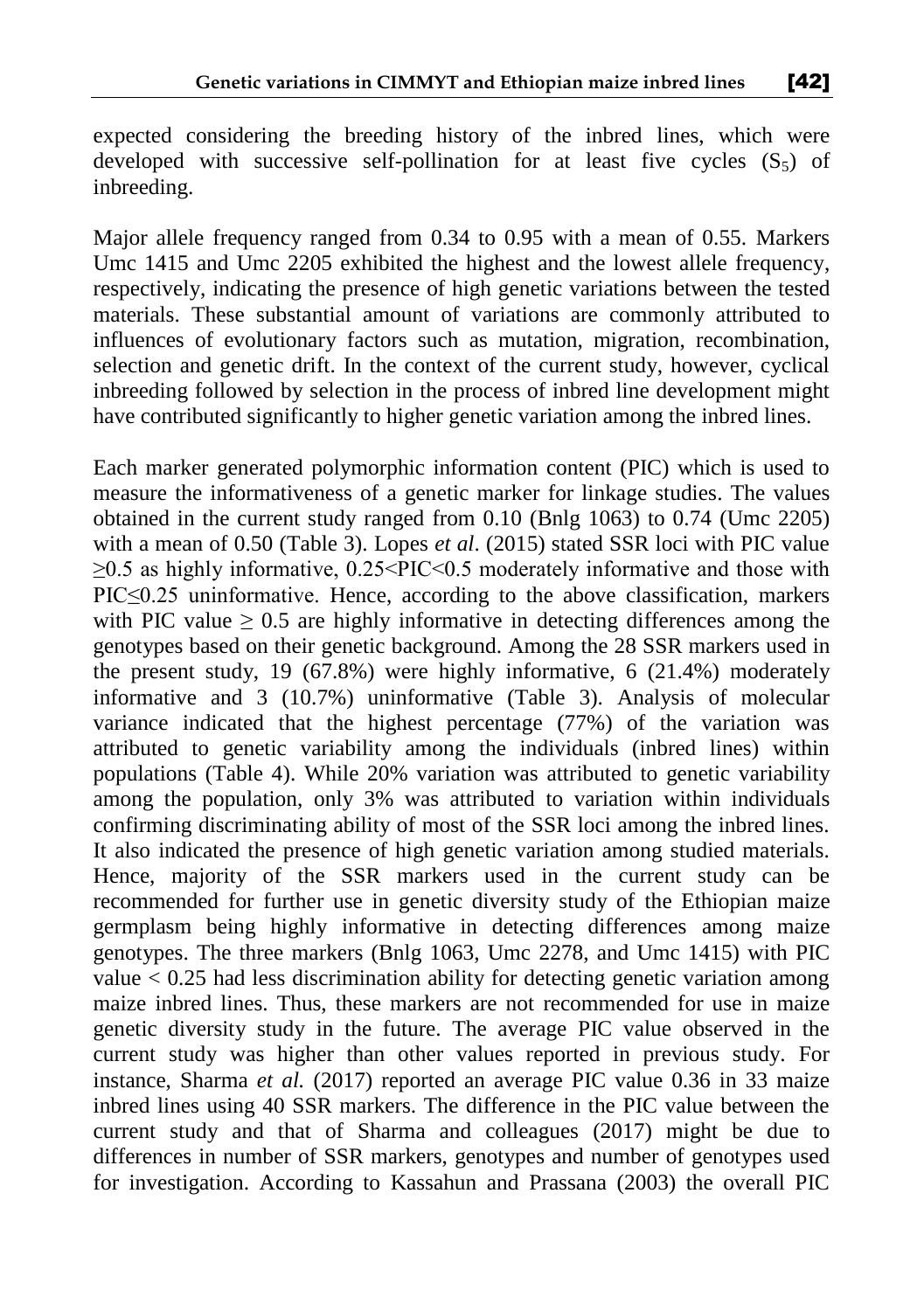value could be influenced by several factors. These are the nature of germplasm used for the study, number of SSR loci as well as inbred lines analyzed, SSR loci assayed, in terms of the nature and type of repeats, and methodology employed for allele detection, for example, agarose vs. PAGE.

| Source                               | Df | SS     | Variance   | % of total |        |
|--------------------------------------|----|--------|------------|------------|--------|
|                                      |    |        | components | variance   |        |
| Among Populations                    |    | 110.47 | 55.24      | 20         | >0.001 |
| Among Individuals with in population | 34 | 463.11 | 13.62      |            | >0.001 |
| Within Individuals                   | 37 | 9.50   | 0.26       |            | >0.001 |
| Total                                | 73 | 583.08 | 7.99       | 100        |        |

Table 4. Analysis of molecular variance (AMOVA) of 37 elite maize inbred lines studied using 28 SSR makers

*Df: Degrees of freedom, SS: Sum of squares and MS: Mean squares*

Another study reported that di-nucleotide repeat loci identified more number of alleles and had higher PIC values (Legesse *et al*., 2007). However, in the current study, this relationship was not maintained. All markers with di-, tri-, tetra-, and penta-nucleotide repeats had similar mean PIC value of 0.59. While the dinucleotide repeat markers had higher number of alleles (4.2), the other repeat markers had a mean of 3.8 alleles. The number of alleles might be even more than those reported provided polyacrylamide gel was used for resolving the PCR products. This is mainly due to the robustness of polyacrylamide gel to detect the polymorphism among PCR products differing in as low as two nucleotides. On the other hand, the agarose gel has poor detection for few nucleotide polymorphisms (Sibov *et al*., 2003). In the current study, most SSR loci amplified single band in most of the genotypes except in few inbred lines where more than one bands were amplified (Figure 1). This was expected on the basis of the breeding history of the inbred lines which were developed through repeated cycles of inbreeding which lead to develop homozygous dominant loci. However, the rare multiple bands could also be expected because of residual heterozygous loci that could still be maintained and then amplified because of co-dominant nature of the SSR markers. Contamination with foreign pollen sources or seed during seed multiplication and maintenance of the inbred lines could also lead to the amplification of more than one bands in addition to mutation that could naturally happen at some loci.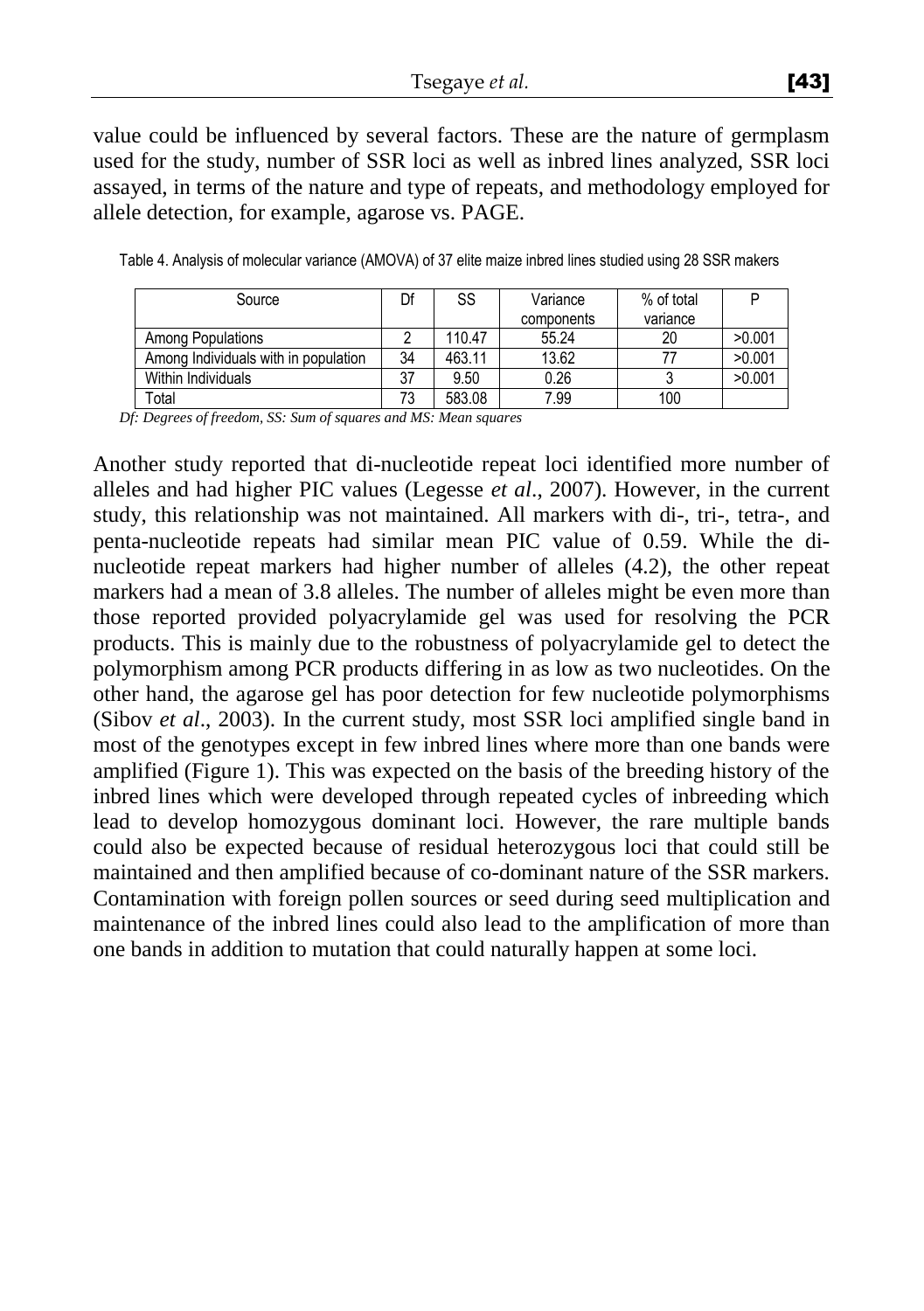

Figure 1. Microsatellite fingerprints amplified with SSR markers Umc 1857 (A) and Umc 2164 (B) on 37 elite maize inbred lines. **M**: A 100+50 bp ladder with sizes indicated in bp. Bands show the sizes of PCR products from the two SSR markers for 37 inbred lines indicated in Table 1.

### Pattern of diversity and genetic relationship among populations

The mean number of alleles present in the populations ranged from 1.75 to 3.214 (Table 5). The highest number of alleles (3.214) were observed in the inbred lines obtained from Bako NMBRP (population 1) followed by soil acidity tolerant inbred lines (2.679) recently introduced from CIMMYT (population 3). Inbred lines previously introduced from CIMMYT and already used in the hybridbreeding program (population 2) had the lowest number of alleles (1.75). This confirmed the presence of wider genetic variations among the populations. Inbred lines from Bako (population 1) showed the highest value for number of effective alleles (2.42), high value of Shannon information index (0.936), high value of observed hetrozygosity (0.028), and high value of expected hetrozygosity (0.538). On the other hand, inbred lines originally from CIMMYT (population 2) showed the lowest number of effective alleles (1.792), low Shannon information index (0.624), low observed hetrozygosity (0.010) and low expected hetrozygosity (0.390). These low values of CIMMYT lines for different parameters might be due to small number of inbred lines used in current study.

The overall mean of observed hetrozygosity (Ho) of 0.02 was lower than the corresponding average of expected hetrozygosity of 0.449, which indicated the presence of overall gain in homozygosity within the tested maize inbred lines.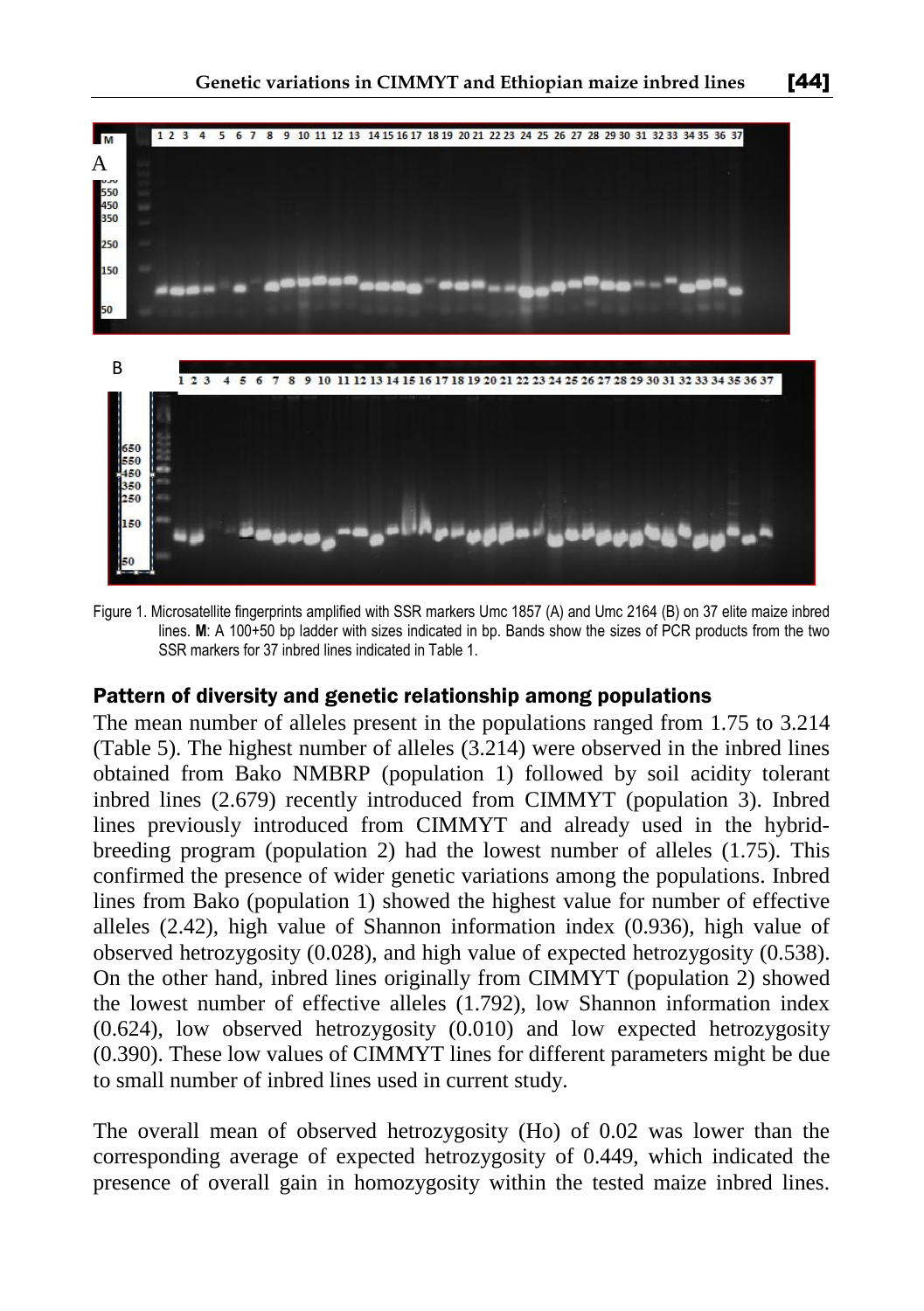This can be confirmed by visual observation on the agarose gels of the specific markers that revealed the existence of single band (Figure 1).

The fixation index (F) which indicates the population differentiation due to genetic structure ranged from 0.949 to 0.966. The highest fixation index was observed in acidity tolerant inbred lines (population 3). On the contrary, inbred lines from Bako (population 1) showed the lowest fixation index (0.949) with a mean of (0.957). The overall mean of fixation index indicates high level of inbreeding and substantial reduction of hetrozygosity. The homozygosity in the group was high due to selfing of the population. The degree of polymorphism varied from population to population. It ranged from 96.43% to 100%.

| Population                                                                          |       | Genetic parameters |       |       |       |       |       |       |  |
|-------------------------------------------------------------------------------------|-------|--------------------|-------|-------|-------|-------|-------|-------|--|
|                                                                                     | Ν     | $N_{\rm a}$        | Ne.   |       | H۰    | He    |       | $\%$  |  |
| Population 1 (Inbred lines from Bako<br>NMBRP)                                      | 14    | 3.214              | 2.42  | 0.936 | 0.028 | 0.538 | 0.949 | 100   |  |
| Population 2 (CIMMYT inbred lines<br>already used in the breeding program)          | 10    | 2.321              | 1.792 | 0.624 | 0.010 | 0.390 | 0.957 | 92.86 |  |
| Population 3 (soil acidity tolerant inbred<br>lines introduced from CIMMYT in 2019) | 13    | 2.679              | 1.914 | 0.701 | 0.011 | 0.419 | 0.966 | 96.43 |  |
| Mean                                                                                | 13.33 | 2.738              | 2.042 | 0.754 | 0.018 | 0.449 | 0.957 | 96.43 |  |
| <b>SE</b>                                                                           | 0.187 | 0.096              | 0.082 | 0.037 | 0.005 | 0.020 | 0.012 | 2.06  |  |

**Table 5.** Summary of genetic parameters for populations of elite inbred lines and 28 SSR markers

*N: Number of inbred lines; Na: Number of alleles; Ne: Number of effective alleles; I: Shannon's information index; Ho: Observed heterozygosity; He: Expected heterozygosity; F: Fixation index; %: Percentage of polymorphic loci; SE: Standard error*

Inbred lines sourced from Bako (population 1) had the highest level of polymorphism (100%), followed by inbred lines from population 3 (96.43 %), whereas the lowest amount of polymorphism was obtained from CIMMYT lines (population 2) (92.86%) with the average of 96.43%. The existence of high and wider range of polymorphism in the studied materials indicate the presence of high genetic variation and could be considered as a resource that can be exploited in future breeding programs.

### Genetic distance and relationship among populations

The genetic relationship among populations can be evaluated using genetic distance measurements. Several methods were developed to examine the extent of genetic distance between populations (Cavalli-Sforza and Edwards, 1967; Nei, 1972, 1978; Takezaki and Nei, 1996). In the current study, Nei's (1978) method was used to estimate the genetic distance and relationships among populations and inbred lines. Genetic distance among the tested populations ranged from 0.27 to 0.42 (Table 6). The highest genetic distance  $(GD=0.42)$  was recorded between inbred lines from CIMMYT (population 2) and soil acidity tolerant inbred lines from the same source (population 3). Though the inbred lines contained in these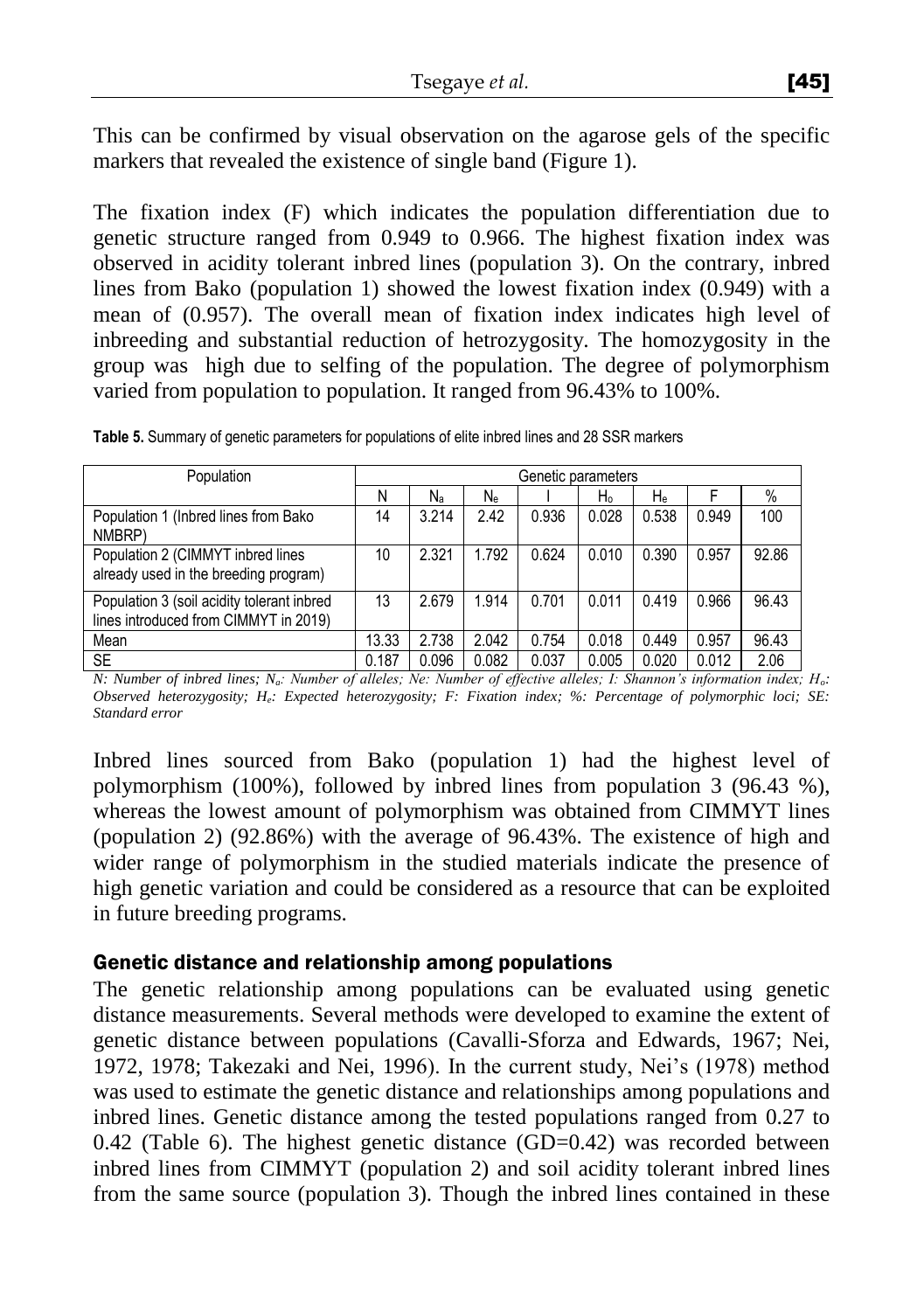two populations were originally form CIMMYT, they might have been synthesized from germplasm of diverse genetic background. This might have contributed to wider genetic distance among the populations. Inbred lines in Population 3 were developed to resist soil acidity. The second largest genetic distance (GD=0.34) was observed between inbred lines from Bako (population 1) and inbred lines from CIMMYT (population 3), whereas the smallest genetic distance (GD=0.27) was observed between inbred lines from Bako (population 1) and CIMMYT (population 2). The existence of wider genetic distance among the inbred lines is important for future maize improvement program in terms of creating crosses which would yield wider genetic variation in segregation populations.

### Principal coordinate analysis (PCoA)

The investigation of the Principal Co-ordinate Analysis (PCoA) showed that the first three most informative principal coordinates accounted for 69.37% of the genetic variations among maize inbred lines in the current study. The first, second, and third principal coordinates explained for 42.7%, 14.0% and 12.6%, respectively, of the total variations. The pattern of distribution of the inbred lines in the PCoA plot revealed three major clusters in the two-dimensional and threedimensional coordinates (Figure 2). The principal coordinate analysis showed that inbred lines from diverse populations were grouped together; no separate group was formed for single population. The presence of seed exchange and gene flow between and within populations could be the probable reason for mixed clustering of inbred lines from different populations.

| Population                                                                    | Population 1<br>(Inbred lines from<br>Bako NMBRP) | Population 2 (CIMMYT<br>inbred lines already<br>used in the breeding<br>program) | Population 3<br>(soil acidity tolerant<br>inbred lines introduced in<br>2019) |
|-------------------------------------------------------------------------------|---------------------------------------------------|----------------------------------------------------------------------------------|-------------------------------------------------------------------------------|
| Population 1 (Inbred lines from<br>Bako NMBRP)                                | 0.00                                              |                                                                                  |                                                                               |
| Population 2 (CIMMYT inbred<br>lines already used in the<br>breeding program) | 0.27                                              | 0.00                                                                             |                                                                               |
| Population 3 (soil acidity tolerant<br>inbred lines introduced in 2019)       | 0.34                                              | 0.42                                                                             | 0.00                                                                          |

Table 6. Pair-wise population Nei's genetic distance showing the magnitude of genetic differentiation between the three populations of elite maize inbred lines

The first principal coordinate clearly differentiated population 1 and 3 consisting of maize inbred lines of Ethiopian and acid tolerant lines of CIMMYT origin, respectively. However, considering the two-dimensional coordinate, there was no clear differentiation among inbred lines of the three populations, opposite to the clustering generated in Unweighted Neighbor Joining (NJ) tree. In the NJ tree, the three populations formed separate clusters except for few inbred lines that were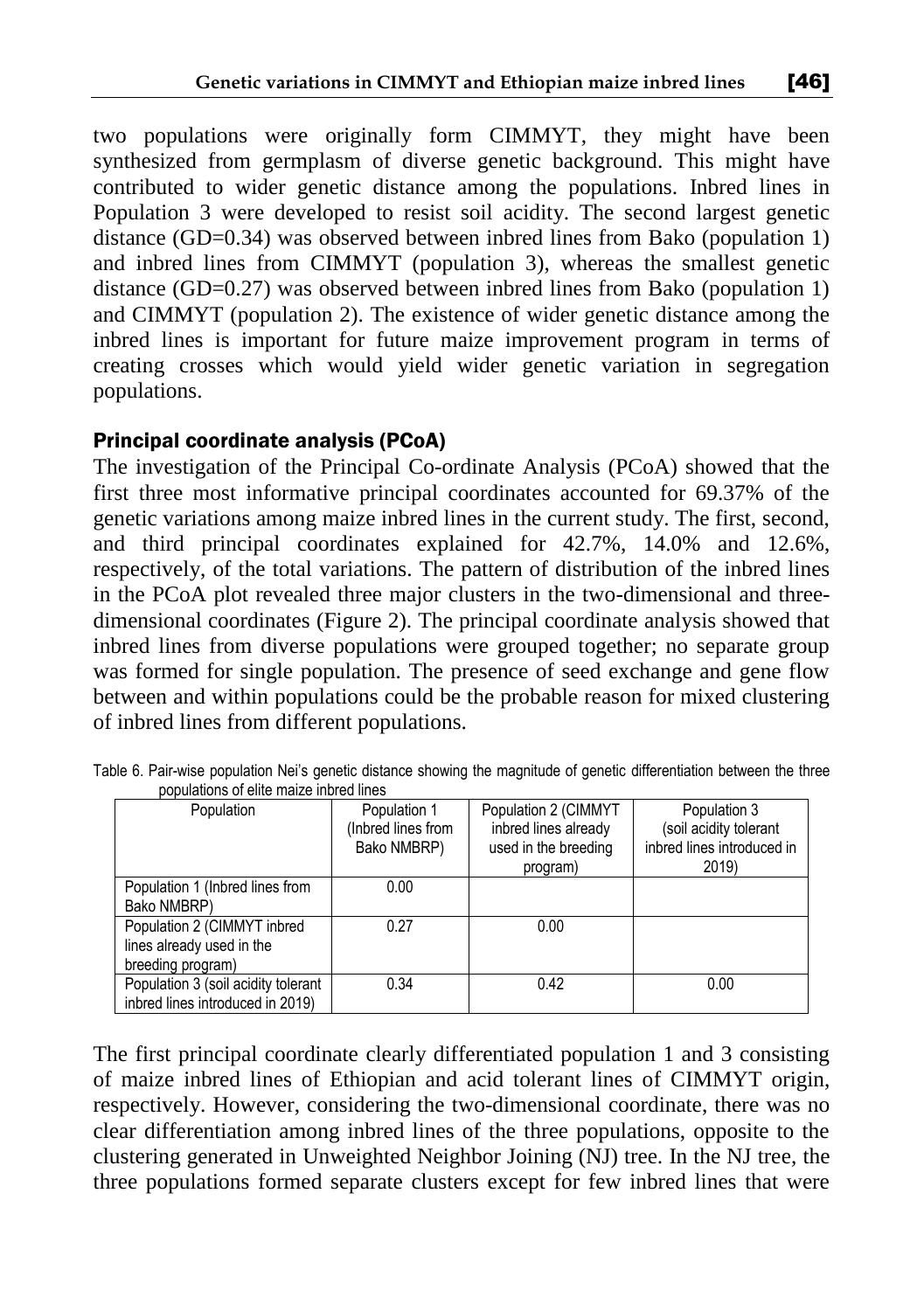grouped in populations where they were not expected based on their genetic background. For example, CML144 and CML161 were grouped with inbred lines of Ethiopian origin (Population 1) and those from CIMMYT inbred lines (Population 2). Similarly four inbred lines of Ethiopian origin (F-7215, MBRC5BCF108-2-3-1-B-5-2-B-B-B-B, PO,OOE3-2-1-2-1 and SC22) and inbred line CML356 from Population 3 were grouped with CIMMYT inbred lines in Population 2 in cluster I. This might be due to gene movement among the inbred lines as a result of pollen contamination and seed mixture that could be encountered during seed multiplication and maintenance.



**Figure 2.** Principal coordinate analyses (PCoA) of the 37 maize inbred lines using SSR markers. Blue indicates inbred lines from Bako, Red refers to inbred lines introduced to Ethiopia longtime ago and were incorporated into the breeding program; and Green refers to lines recently introduced from CIMMYT. Names and descriptions of the 37 inbred lines are shown in Table 1.

CIMMYT inbred lines in Population 2 were introduced to Ethiopia long time ago and have been maintained at Bako Agricultural Research Center together with the Ethiopian inbred lines (Population 1). However, the acid tolerant inbred lines (Population 3) were introduced from CIMMYT in 2019. This recent introduction might be the reason for forming a separate cluster without mixing with inbred lines of the other two populations, which have been growing together for many years.

#### Cluster analysis and relationship among inbred lines

The NJ tree revealed that the 37 elite maize inbred lines were grouped into three major clusters consisting of 32.4%, 35.1%, and 32.5% of the total populations in clusters I, II and III, respectively, and forming different hierarchical sub-groups (Figure 3). The distribution of inbred lines in the three clusters followed clear pattern of grouping based on origin except few inbred lines that were grouped out of their populations forming mixture with inbred lines of other populations. Cluster I comprised mainly of inbred lines from CIMMYT (Population 2) and four inbred lines from Ethiopia (Bako) which were grouped under Population 1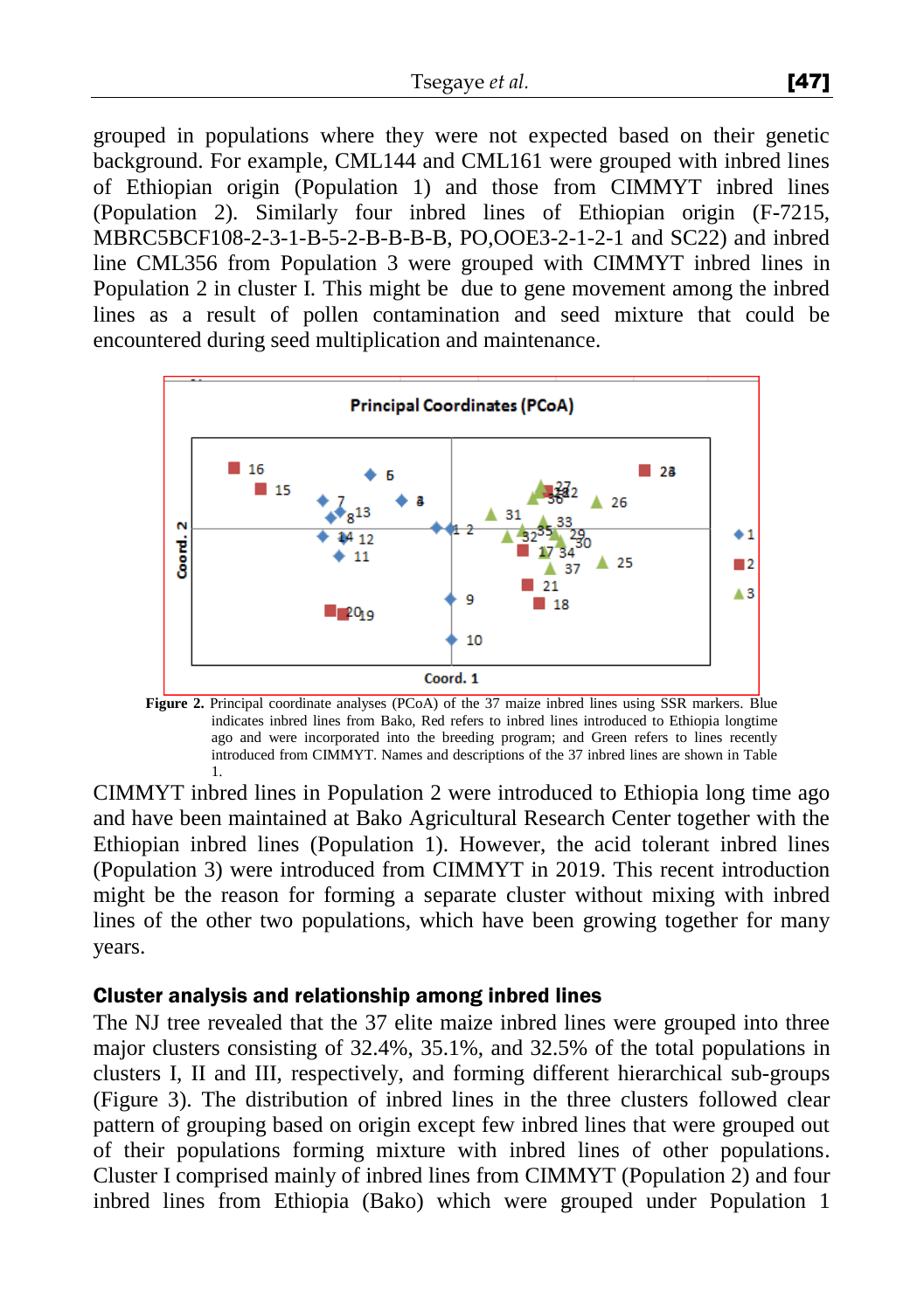considering their origin. Cluster II contained only inbred lines developed for tolerance to soil acidity (Population 3). This grouping confirms that the populations are genetically distant from each other as indicated by the Nei's genetic distance among the populations. Cluster III contained majority of inbred lines from Ethiopia, Bako (Population 1) mixed with two inbred lines of CIMMYT origin (Population 2). This is due to the presence of gene flow between these two populations as explained earlier. Cluster I was further divided into two sub-clusters. It comprised of seven inbred lines (CML 444, CML 536, CML 395, CML 165, CML 197, CML 202 and CML 312) of CIMMYT origin (Population 2) and three inbred lines (F-7215, MBRC5BCF108-2-3-1-B-5-2-B-B-B-B and PO,OOE3-2-1-1-2-1) of Ethiopian origin (Population 1) in sub-cluster I and two inbred lines (CML 334 and SC 22) of CIMMYT and Ethiopian origin in subcluster II. Cluster II contained inbred lines developed for tolerance to soil acidity (Population 3) alone. It comprised of 13 genotypes, namely CML 357, CML 395, CML 360, CML 361, CML 362, CML 363, CML 364, CML 365, CML 366, CML 435, CML 436, CML 438, and CML 439. These inbred lines are genetically distinct from those in other populations. Hence are important in further genetic improvement in Ethiopia. Cluster III was also divided into two sub-clusters. It comprised of inbred lines from Bako (Population 1). In sub-cluster I, six lines, namely 124-b(109), 124-b(113), 142-1-e, 144-7-b, 35B-190-0510-2-1-2-2-1-2 and A-7033 were grouped while in the second sub-cluster another six CML 161, BKL 001, BKL 002, CML 144, BKL 003 and BKL 004 were grouped.

It is appreciable to see parental lines of some of the commercial hybrids to be grouped into different clusters. It is important to note that inbred lines CML161 and CML165 are parental lines of the Quality Protein Maize (QPM) hybrid BHQPY545, which was released as improved variety in Ethiopia in 2008, being assigned to different clusters. The grouping of these inbreds in separate clusters indicates the validity of the SSR markers in substantiating the heterotic grouping of the inbred lines based on phenotypic data. Similarly, the single cross commercial hybrid BH 540 was developed from inbred lines SC22 X 124-b (113) which were also grouped into different clusters yielding added evidence indicating validity of the SSR markers. On the other hand some of the inbred lines grouped together specially in sub-clusters are sister lines. This could be observed in the case of the four inbred lines, BKL 001, BKL 002, BKL 003 and BKL 004 which were in the same sub-clusters indicating validity of the SSR marker in grouping inbred lines based on their pedigree relationship. The two sister inbred lines 124 b(113) and 124-b(109) were also grouped together owning to closer genetic background.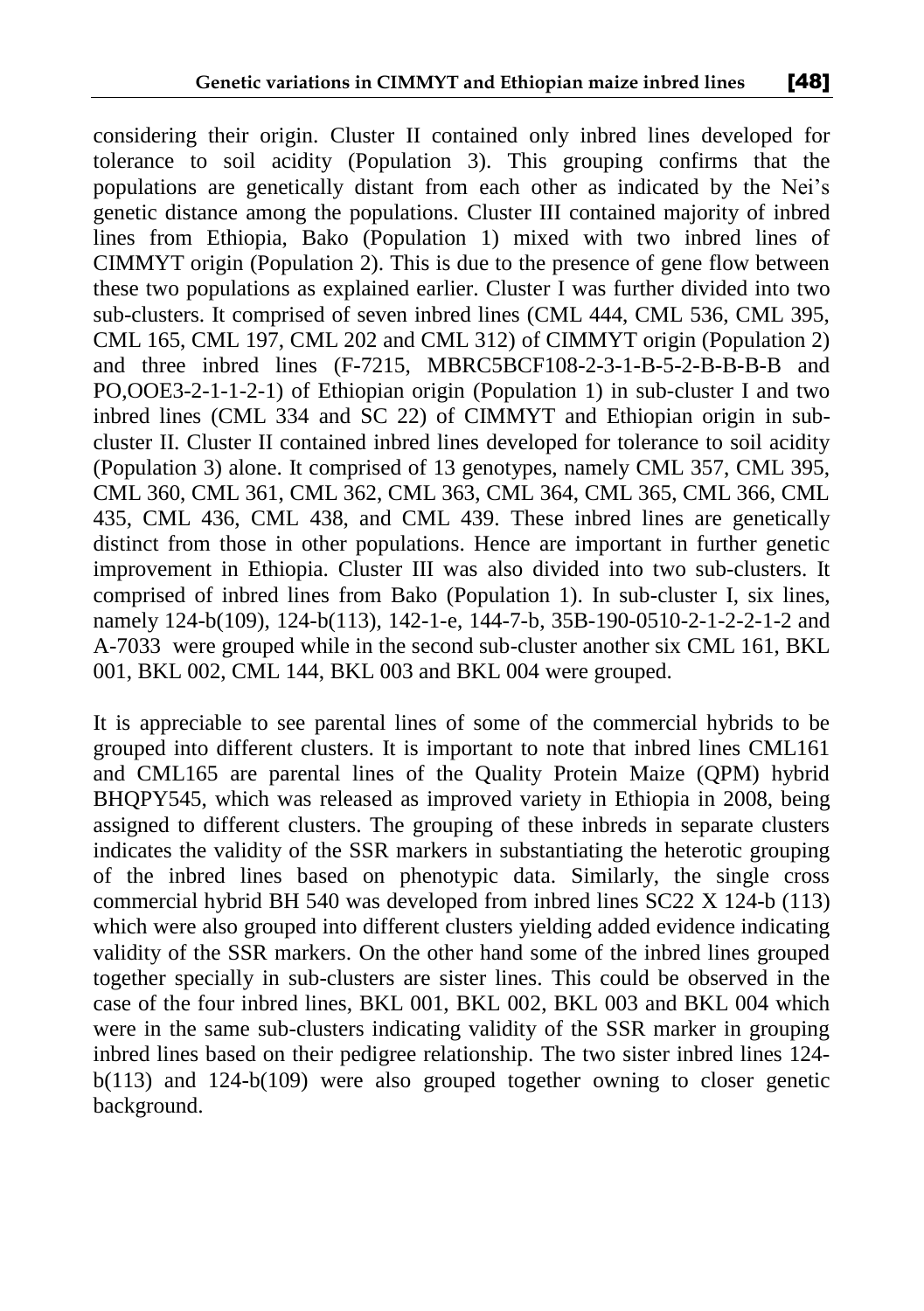

**Figure 3.** Unweighted Neighbor Joining (NJ) dendrogram showing genetic relationship of 37 maize inbreed lines using 28 microsatellites. Names and descriptions of the 37 inbred lines are shown in Table 1. Blue indicates inbred lines from Bako, Red refers to inbred lines introduced to Ethiopia longtime ago and incorporated into the breeding program; and Green refers to lines recently introduced from CIMMYT.

#### Genetic distance among the inbred lines

Nei's genetic distance among pairs of the 37 maize inbred lines varied from 0.16 to 0.98 for the inbred partners CML444 and CML536, and 124-b(109) and MBRC5BCF108-2-3-1-B-5-2-B-B-B-B, respectively (data not shown). The genetic distance obtained among the inbred lines was higher than reported in previous studies in tropical maize using single nucleotide polymorphic marker (Eritro *et al*., 2017 and Semagn *et al*., 2012) and genotyping by sequencing (Ogugo *et al*., 2015). In general, the result indicated broad genetic variation among the inbred lines. This could be explained in light of the inbred lines, which were used in the study. Most of the inbred lines were elite selected based on their diverse genetic background and used in hybrid breeding program and are currently parental lines of commercial hybrids in Ethiopia. Our prime interest was to look at genetic distance among inbred lines of Ethiopian and CIMMYT origin instead of among inbred lines of CIMMYT origin alone since our main target is to broaden the genetic basis of locally developed inbred lines. However, we also wished to know how locally developed inbred lines are also distantly related. When we look at the genetic distance among inbred lines in the different populations, the range was from 0.26 to 0.98 among inbred lines of Ethiopian origin and the highest genetic distance was in this population. Out of 84 pairs of inbred lines in the population 37(44%) had genetic distance of more than 0.7 and 19(22.6%) had genetic distances of more than 0.8; pairs with genetic distance of more than 0.9 were 124-b(109) and F-7215, 124-b(109) and MBRC5BCF108-2-3-1-B-5-2-B-B-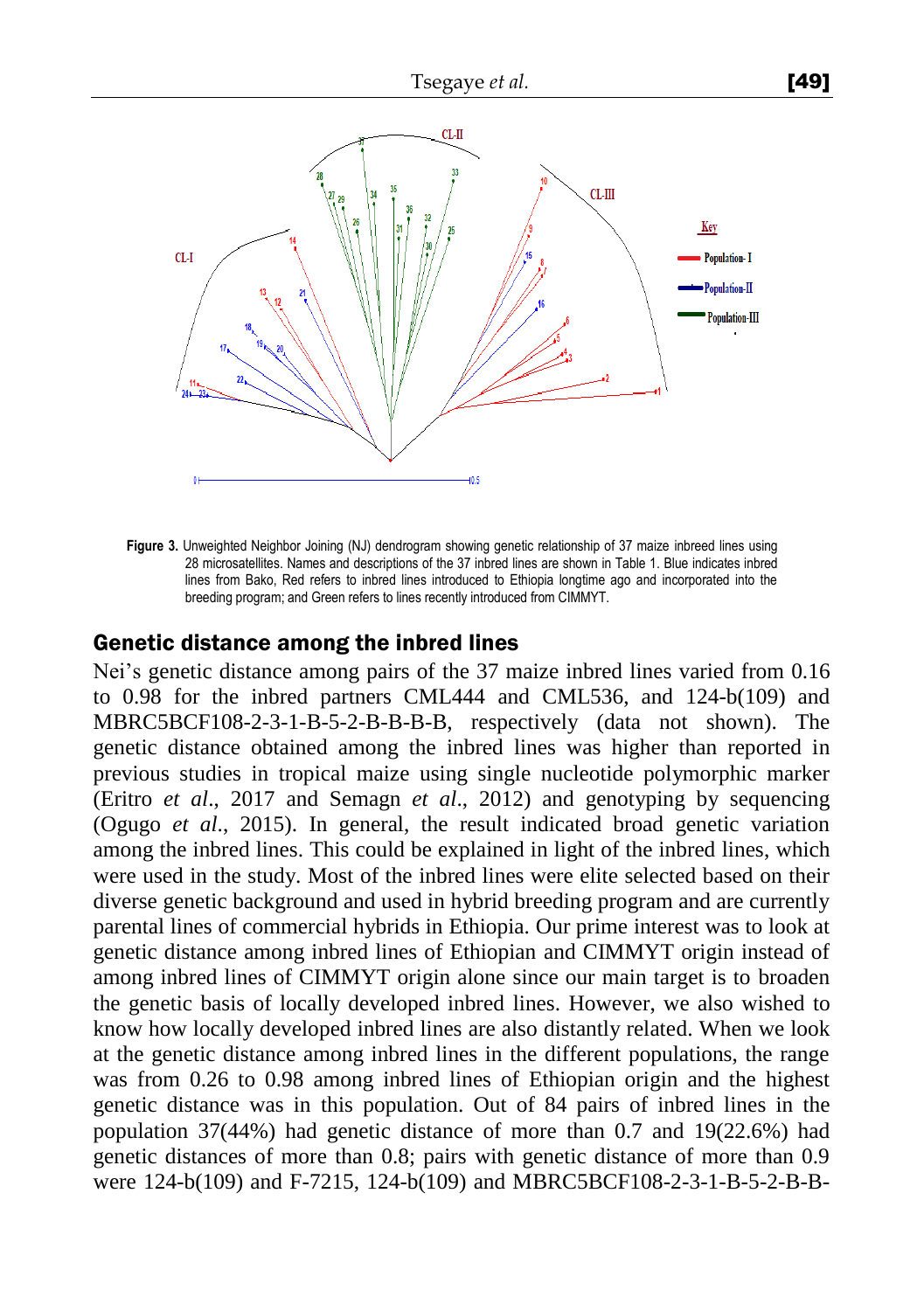B-B, BKL004 and F-7215, BKL004 and MBRC5BCF108-2-3-1-B-5-2-B-B-B-B. The genetic distance among 124-b (109) and F-7215, and BKL004 and F-7215 could be expected owing to the diverse genetic background of the source germplasm from which the inbred lines were developed. Inbred lines 124-b(109) and BKL004 were developed from Ecuador 573 population while F-7215 was developed from Kitale synthetic II population. These two populations were from different heterotic groups and have been used widely as sources of inbred lines in the hybrid-breeding program of Ethiopia. The study also revealed higher genetic distances among inbred lines developed from the same source germplasm. This could be seen in the case of the two pairs, 124-b(109) and MBRC5BCF108-2-3-1- B-5-2-B-B-B-B, and BKL004 and MBRC5BCF108-2-3-1-B-5-2-B-B-B-B which were developed from Ecuador 573 population.

To have an idea of relevance of the genetic distance data generated with the SSR markers used in the study it would be of paramount importance to review the values of the genetic distance among inbred lines which are parental lines of released hybrids. Inbred pairs 124-b(109) and SC 22, and 124-b(113) and SC 22 are parents of the commercial hybrids BH543 and BH540, respectively. They had corresponding genetic distance of 0.79 and 0.76, respectively, substantiating the validity of the SSR markers in detecting genetic divergence among heterotic inbred lines. Genetic distances among the two pairs seemed to be equal in magnitude due to close genetic relations among the two inbred 124-b(109) and 124-b(113) which are sister lines. In hybrid maize breeding program the single cross female parents of a three-way cross hybrid are usually established among distantly related inbred lines to maximize seed production of the  $F_1$  three way cross hybrids. The current study indicated that A-7033 and F-7215, and BKL002 and CML312, which are parents of the single cross female parents of BH660 and BH661, had genetic distances of 0.89 and 0.6, respectively. On the other hand, genetic distances among CML161 and CML165, and CML395 and CML202 that are, respectively, parents of BHQPY545 and the female parent of BH546 had lower genetic distances of 0.41 and 0.37 against our expectation. This could be due to low robustness of the SSR markers in identifying genetic distance among the lines. In such cases, other markers with wide genome coverage must be used.

In view of broadening the genetic basis of maize for tolerance to soil acidity in Ethiopia, genetic distances among the Ethiopian and CIMMYT inbred lines deserve attention. In this regard, pairs of Ethiopian and CIMMYT inbred lines developed for tolerance to soil acidity had genetic distance that varied from 0.42 to 0.95 and 41.6% of the pairs of inbred lines had genetic distance of more than 0.8 indicating their potential in broadening the genetic basis of maize for developing varieties tolerant to soil acidity stress. These pairs of inbred lines could be exploited in pedigree breeding through which segregating populations can be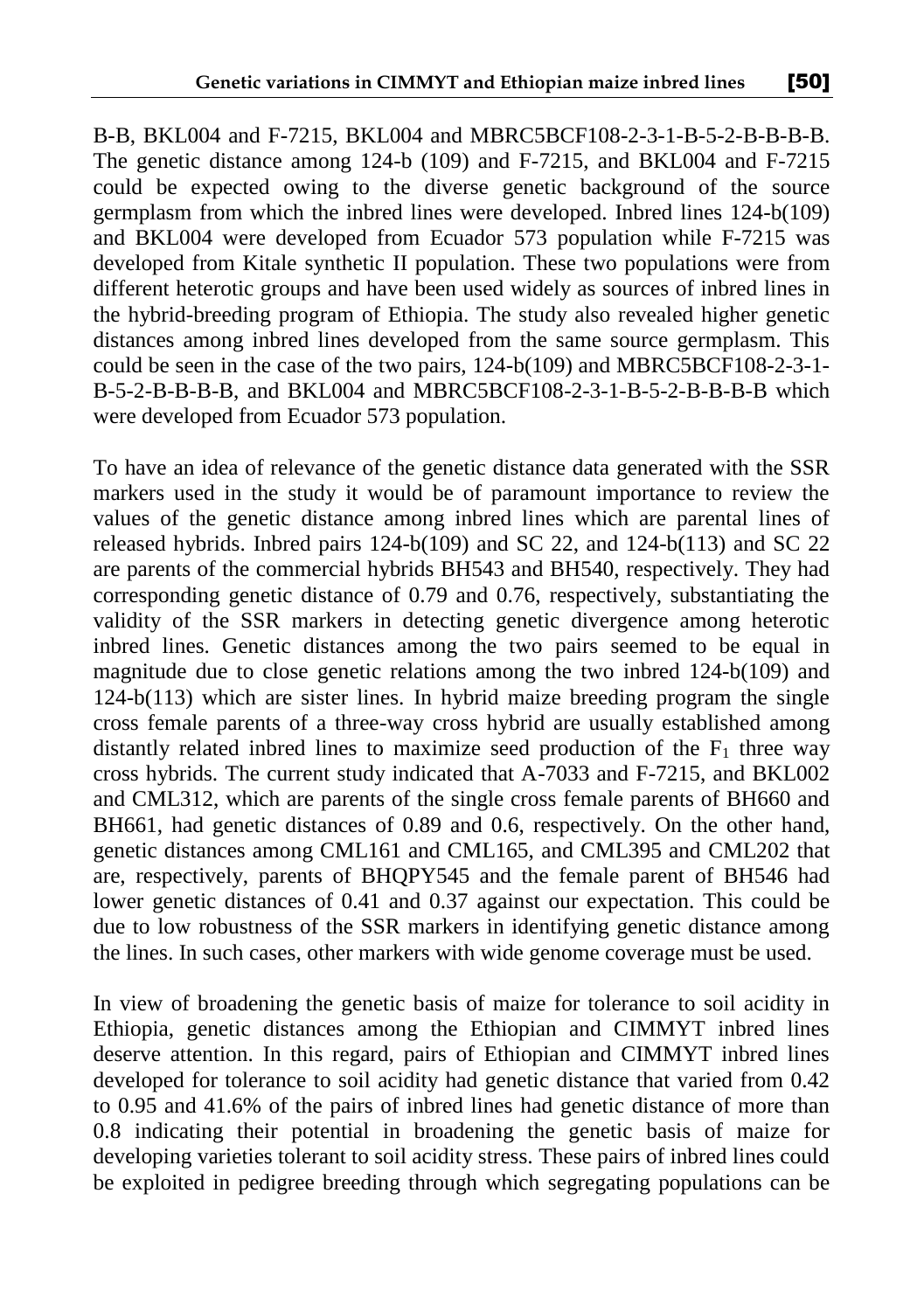selected for desirable traits in combination with tolerance to soil acidity. Among the Ethiopian maize inbred lines 124-b(109) and F-7215 had uniquely higher genetic distance with five soil acidity tolerant inbred lines. Specifically, 124 b(109) was distantly related with five inbred lines, viz., CML359, CML360, CML361, CML436 and CML438, and F-7215 was distantly related with CML361 with Nei`s genetic distance value of more than 0.9. The soil acidity tolerant inbred lines had moderate genetic distance with the CIMMYT inbred lines introduced previously and used in breeding program with value of more than 0.5 almost in all combinations. Compared to their combination with inbred lines of Ethiopian and CIMMYT origin, the soil acidity tolerant inbred lines had lower genetic distance among themselves. This could be expected based on the source germplasm from which they were developed. They were developed from South American populations that were genetically related. Hence, cross breeding among themselves may not yield hybrids with better yield performance.

In conclusion, the study has brought in new inbred lines, which could be exploited in broadening the genetic basis of local germplasm for developing varieties tolerant to soil acidity stress. However, these inbred lines have to be evaluated for adaptation to Ethiopian environment before embarking on exploiting their potential in breeding for tolerance to soil acidity.

### **References**

- Abate T, B Shiferaw, A Menkir, D Wegary, Y Kebede, K Tesfaye, M Kassie, G Bogale, B Tadesse, and T Keno. 2015. Factors that transformed maize productivity in Ethiopia. *Food Security* 7(5): 965-981.
- Beyene Y, AM Botha, and AA Myburg. 2006. Genetic diversity among traditional Ethiopian highland maize accessions assessed by simple sequence repeat (SSR) markers. *Genetic Resources and Crop Evolution* 53(8): 1579-1588.
- Cavalli‐ Sforza LL and AW Edwards. 1967. Phylogenetic analysis: models and estimation procedures. *Evolution* 21(3): 550-570.
- CSA (Central Statics Agency). 2018. The Federal Democratic Republic of Ethiopia Central
- Demissew DA. 2014. Genetic diversity and combining ability of selected quality protein maize (QPM) inbred lines adapted to the highland agro-ecology of Ethiopia (Doctoral dissertation, University of KwaZulu-Natal, Pietermaritzburg.
- Ertiro BT, K Semagn, B Das, M Olsen, M Labuschagne, M Worku, D Wegary, G Azmach, V Ogugo, T Keno, and B Abebe. 2017. Genetic variation and population structure of maize inbred lines adapted to the mid-altitude sub-humid maize agro-ecology of Ethiopia using single nucleotide polymorphic (SNP) markers. *BMC Genomics* 18(1): 777.
- Ertiro TD, K Semagn, B Das, M Olsen, M Labuschagne, M Worku, D Wegary, G Azmach, V Ogugo, T Keno, B Abebe, T Chibsa, and A Menkir. 2017. Genetic variation and population structure of maize inbred lies adapted to the mid-altitude sub-humid maize agro-ecology of Ethiopia using single nucleotide polymorphic (SNP) markers. *BMC Genomics* 18: 777
- FAOSTAT. 2018. Food and Agricultural Organization of the United Nations (FAO), FAO Statistical Database. URL: [http://faostat.fao.org](http://faostat.fao.org/) accessed December 7, 2019.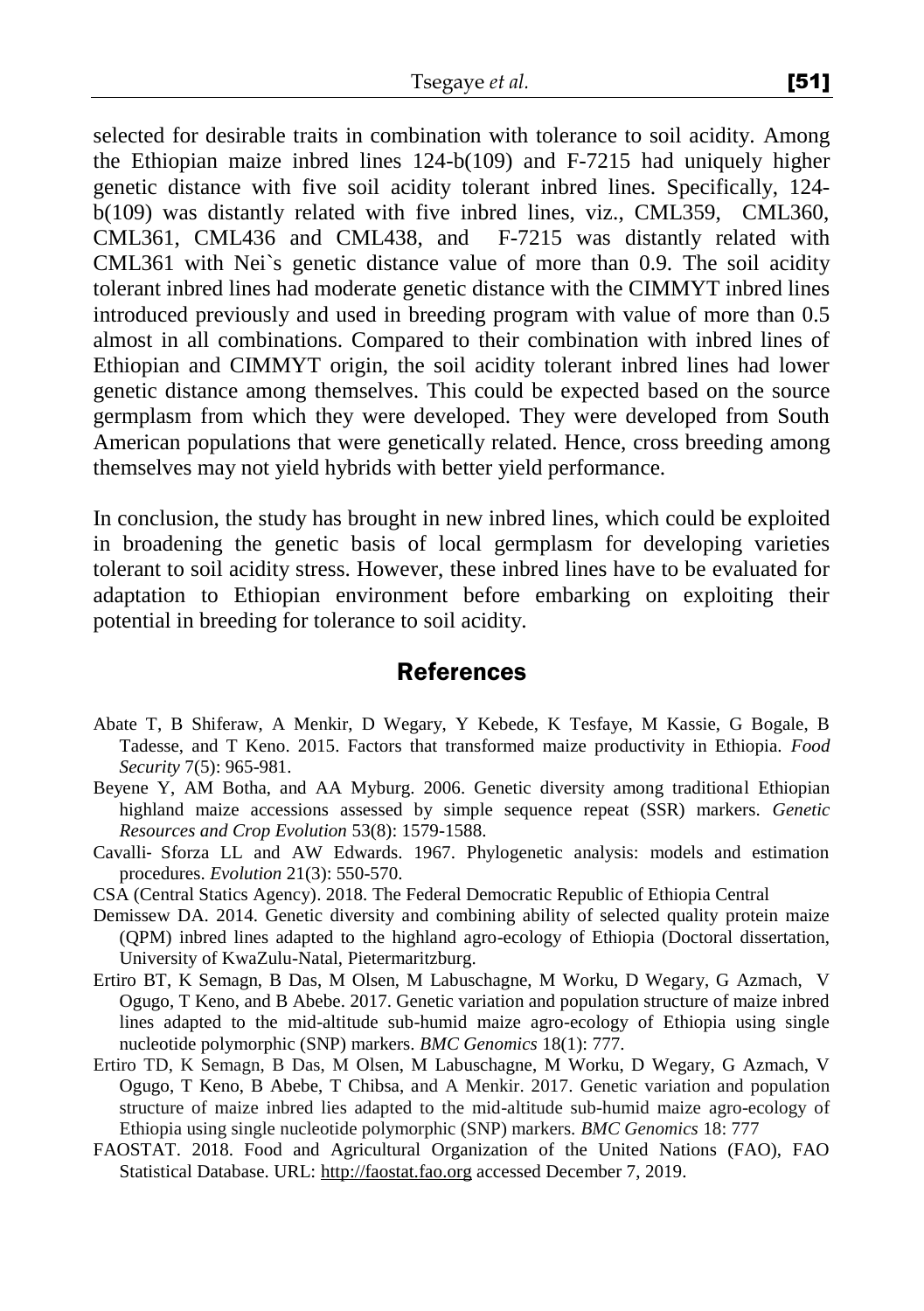- Gupta ASTHA and AK Singh. 2010. Studies on molecular diversity in maize inbred using SSR markers. Trends Biosci, **3(2):**106-109.
- Kassahun B and BM Prasanna. 2003. Simple sequence repeats polymorphism in Quality Protein Maize (QPM) lines. *Euphytica* 129(3): 337-344.
- Legesse BW, AA Myburg, KV Pixley, and AM Botha. 2007. Genetic diversity of African inbred lines revealed by SSR markers. *Hereditas* 144: 10-17.
- [Liu K.](https://www.ncbi.nlm.nih.gov/pubmed/?term=Liu%20K%5BAuthor%5D&cauthor=true&cauthor_uid=15705655) and SV [Muse.](https://www.ncbi.nlm.nih.gov/pubmed/?term=Muse%20SV%5BAuthor%5D&cauthor=true&cauthor_uid=15705655) 2005. Power Marker: an integrated analysis environment for genetic
- Lopes AD, CA Scapim, MFPS Machado, CA Mangolin, TA Silva, LB Cantagali, FF Teixeira,. and F Mora. 2015. Genetic diversity assessed by microsatellite markers in sweet corn cultivars. *Scientia Agricola* 72(6): 513-519.
- Lu H and R Bernardo. 2001. Molecular markers diversity among current and historical maize inbred. *Theor. App. Genet.*100: 552-556.
- Manen JF, L Bouby, O Dalnoki, P Marinval, M Turgay, and A Schlumbaum. 2003. Microsatellites from archaeological *Vitis vinifera* seeds allow a tentative assignment of the geographical origin of ancient cultivars. *Journal of Archaeological Science* 30(6): 721-729.
- Nei M. 1972. Genetic distance between populations. *The American Naturalist* 106(949): 283-292.
- Nei M. 1978. Estimation of average hetrozygosity and genetic distance from a small number of individuals. *Genetics* 89(3): 583-590.
- Ogugo V, K Semagn, Y Beyene, S Runo, M Olsen, M Warburton. 2015, Parental genome contribution in maize DH lines derived from six backcross populations using genotyping by sequencing. Euphytica.5;202(1):129–39.
- Pandit M, M Chakraborty, ZA Haider, A Pande, RP Sah, and K Sourav. 2016. Genetic diversity assay of maize (*Zea mays* L.) inbreds based on morphometric traits and SSR markers. African Journal of Agricultural Research, **11(24):**2118-2128.
- [Peakall](https://www.ncbi.nlm.nih.gov/pubmed/?term=Peakall%20R%5BAuthor%5D&cauthor=true&cauthor_uid=22820204) R and PE [Smouse.](https://www.ncbi.nlm.nih.gov/pubmed/?term=Smouse%20PE%5BAuthor%5D&cauthor=true&cauthor_uid=22820204) 2012. GenAlEx 6.5: genetic analysis in Excel. Population genetic software for teaching and research—an update. [Bioinformatics.](https://www.ncbi.nlm.nih.gov/pmc/articles/PMC3463245/)28(19): 2537–2539**.**
- Schlede H. 1989. Distribution of acid soils and liming materials in Ethiopia. *Ethiopian Institute of Geological Survey. Report Note* 326
- Scott KD, P Eggler, P Seaton, G Rossetto, M Ablett, EM Lee, LS, and RJ Henry. 2000. Analysis of SSRs derived from grape ESTs. *Theoretical and Applied Genetics 100*(5): 723-726.
- Semagn K, Y Beyene, D Makumbi, S Mugo, BM Prasanna, C Magorokosho, and G Atlin. 2012. Quality control genotyping for assessment of genetic identity and purity in diverse tropical maize inbred lines. *Theor Appl Genet*125(7): 1487-501.
- Senior ML, JP Murphy, MM Goodman, and CW Stuber. 1998. Utility of SSRs for determining genetic similarities and relationships in maize using an agarose gel system. *Crop Science* 38(4): 1088-1098.
- Sharma S, DP Mishra, B Kumar, H Kaur, and HR Jewlia. 2017. Genetic Diversity of Maize (*Zea mays* L.) Inbred Lines Revealed by Simple Sequence Repeat Markers. *Int. J. Curr. Microbiol. App. Sci* 6(12): 543-550.
- Sharopova N, R Velasco, D Richard, RD Thompson, and M Liscum. 2014. Development and mapping of SSR markers for maize. *Plant Molecular Biology* 48: 463–481.
- Shiferaw B, BM Prasanna, J Hellin, and M Bänziger. 2011. Crops that feed the world 6. Past
- Sibov ST, CL de Souz Jr, AAf Garica. 2003. Molecular mapping in tropical maize (*Zea mays* L.) using microsatellite markers. 1. Map construction and localization of loci showing distorted segregation. *Hereditas* 139: 96\_106.
- Statistical Agency. Report on Area and Production of Major Crops. CSA Statistical Bulletin Statistical Bulletin 589. Addis Ababa, Ethiopia.
- Takezaki N and M Nei. 1996. Genetic distances and reconstruction of phylogenetic trees from microsatellite DNA. *Genetics* 144(1): 389-399.
- Tautz D and C Schlotterer. 1994; Concerted Evolution, Molecular Drive and Natural Selection Reply. *Curr Bio* **4:** 1166-1166.